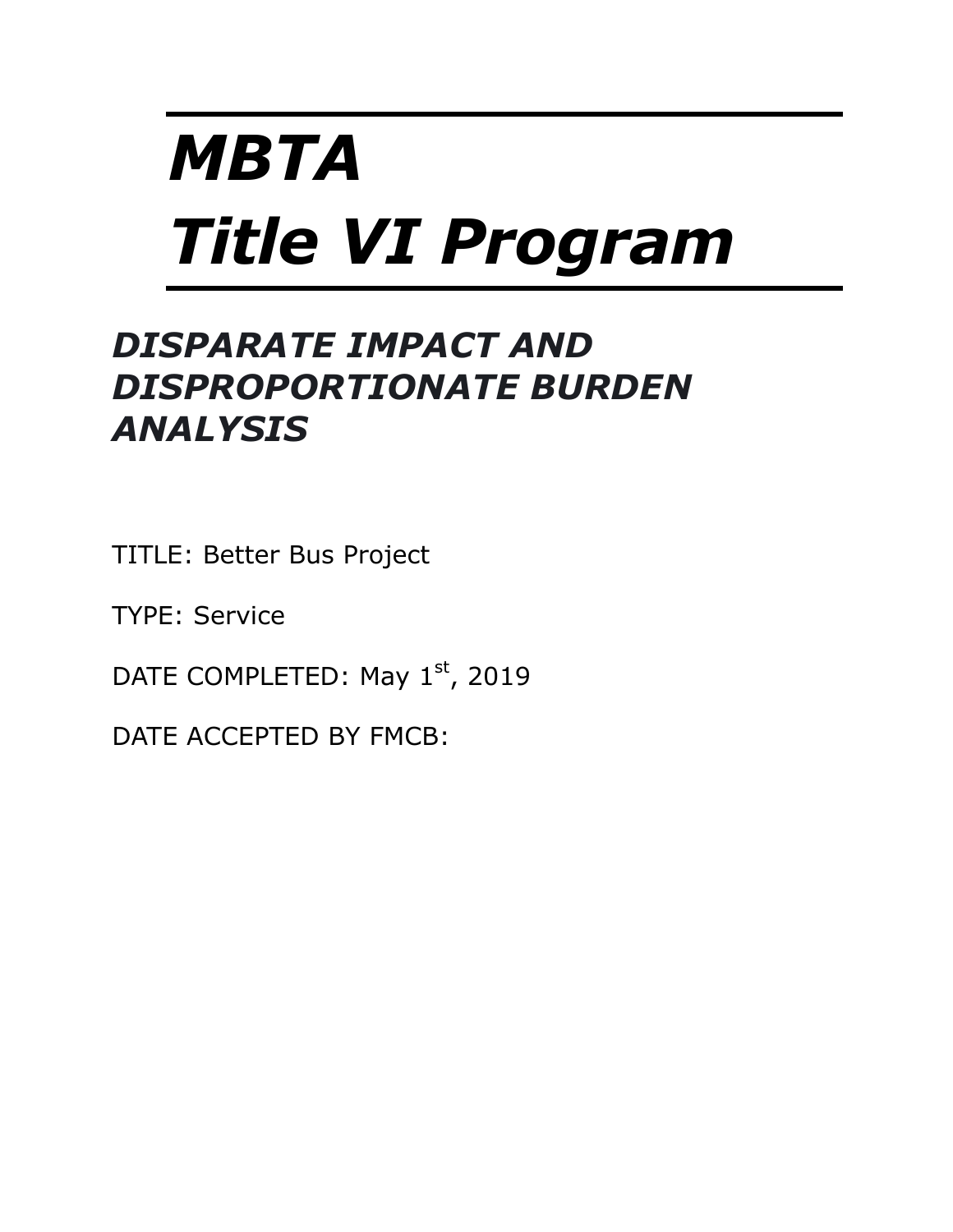# *TECHNICAL MEMORANDUM*

- **DATE: May 1, 2019**
- **TO: Steve Poftak, General Manager**
- **CC: John Lozada, Manager of Federal Programs, Office of Diversity and Civil Rights and Marie Breen, General Counsel**
- **FROM: Kat Benesh, Chief of Operations Strategy, Policy, & Oversight**
- **RE: Better Bus Project Title VI Service Equity Analysis**

This memorandum details the results of a Title VI service equity analysis performed on the entire package of the Massachusetts Bay Transportation Authority's (MBTA) Better Bus Project service change proposals. The Central Transportation Planning Staff (CTPS) conducted the analysis for the Massachusetts Bay Transportation Authority's (MBTA) Better Bus Project, and applied the MBTA's Disparate Impact and Disproportionate Burden Policy to the results.

**The results of the service equity analysis indicate that implementation of the Better Bus Project proposals will not result in disparate impacts to minority populations, disparate benefits to nonminority populations, disproportionate burdens to low-income populations, or disproportionate benefits to non-low-income populations.**

This memorandum reviews the details of the service change, the requirements of a service analysis, and the results of the analysis, which the MBTA has reviewed and accepted.

# **1 INTRODUCTION**

 $\overline{a}$ 

In the spring of 2018, the MBTA launched its Better Bus Project to improve bus service by developing a package of suggested near-term changes to the agency's bus network. During the Better Bus Project, planners evaluated the existing bus services, developed profiles of the existing bus routes, and created a market analysis. The MBTA held public meetings in Boston, Cambridge, Quincy, Lynn, Somerville, and Chelsea to get insight from the riders about existing conditions. The MBTA also invited riders and other interested parties to provide comments via a feedback form on the project's website.<sup>1</sup>

<sup>&</sup>lt;sup>1</sup> blog.mass.gov/transportation/mbta/mbta-launches-the-better-bus-project-schedules-regionalpublic-meetings/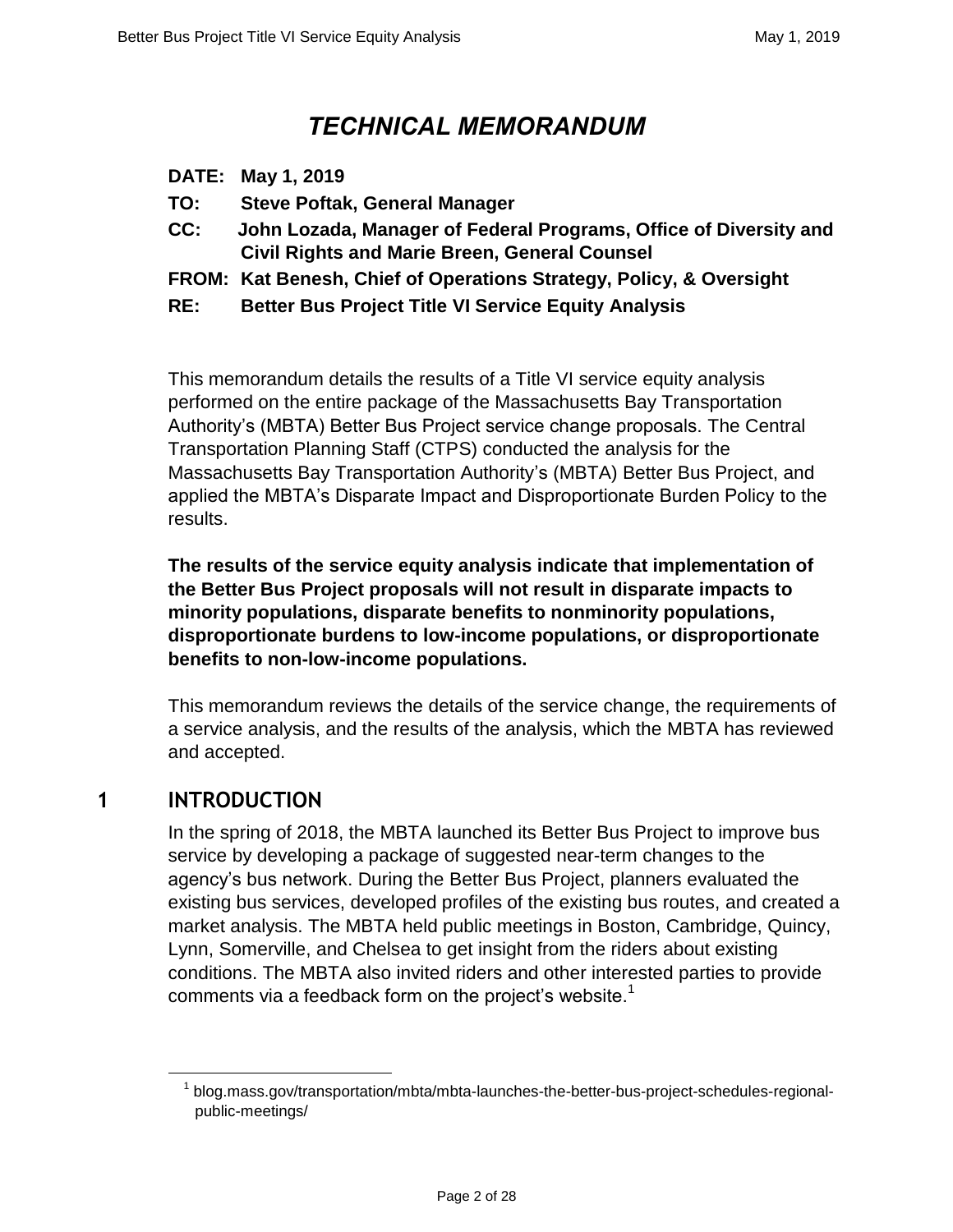Following the analysis and public process, the MBTA developed an initial set of near-term proposals for 63 of the MBTA's approximately 170 bus routes. The MBTA held public meetings about the initial proposals in Boston, Cambridge, Quincy, Lynn, Chelsea, and Watertown.<sup>2</sup> After reviewing public comments about the initial proposals, the MBTA developed an updated set of service change proposals, which affect 45 routes.

Further, as part of the Better Bus Project, the MBTA is planning to hire 45 new full-time bus operators beginning in fall 2019. The MBTA plans to use these operators to improve the off-peak service on the routes (or corridors) with the highest weekly ridership and to improve bus reliability.

This document serves as the requisite service equity analysis for the final set of proposals from the Better Bus Project.

# **1.1 The Better Bus Project Proposals**

Each Better Bus Project proposal was intended to improve service in one or more specific ways, including by improving connectivity, redistributing resources, reducing travel time, simplifying service, and improving off-peak service. The proposals would benefit the following bus routes:

#### **Improve Connectivity:**

Routes 34, 60, 65, 70/70A, 72, 75, 95, 120, 225/226, and 350

#### **Redistribute Resources:**

Routes CT1 into 1, 5 into 16, 34E into 34, 448/449 into 441/442, and 459 into 455

#### **Reduce Travel Time:**

Routes 4, 9, 35, 74, 90, 111, 120, 220, 222, 411, 424, 501, 502, 504, and SL2 (742)

#### **Simplify Service:**

 $\overline{a}$ 

Routes 36, 37, 44, 52, 59, 70/70A, 89, 92, 201, 202, 220, and 435

#### **Improve Off-Peak Service:**

Routes 1, 7, 9, 15, 16, 21, 22, 23, 28, 31, 32, 34/34E, 35/36/37, 39, 44, 47, 57/57A, 66, 70/70A, 71, 73, 77, 86, 87, 88, 89, 93, 101, 104, 109, 110, 111, 116/117, 220/221/222, 441/442, SL1 (741), SL2 (742), SL3 (743), SL4 (751), and SL5 (749)

<sup>&</sup>lt;sup>2</sup> [mbta.com/projects/better-bus-project/update/mbta-community-meetings](https://www.mbta.com/projects/better-bus-project/update/mbta-community-meetings)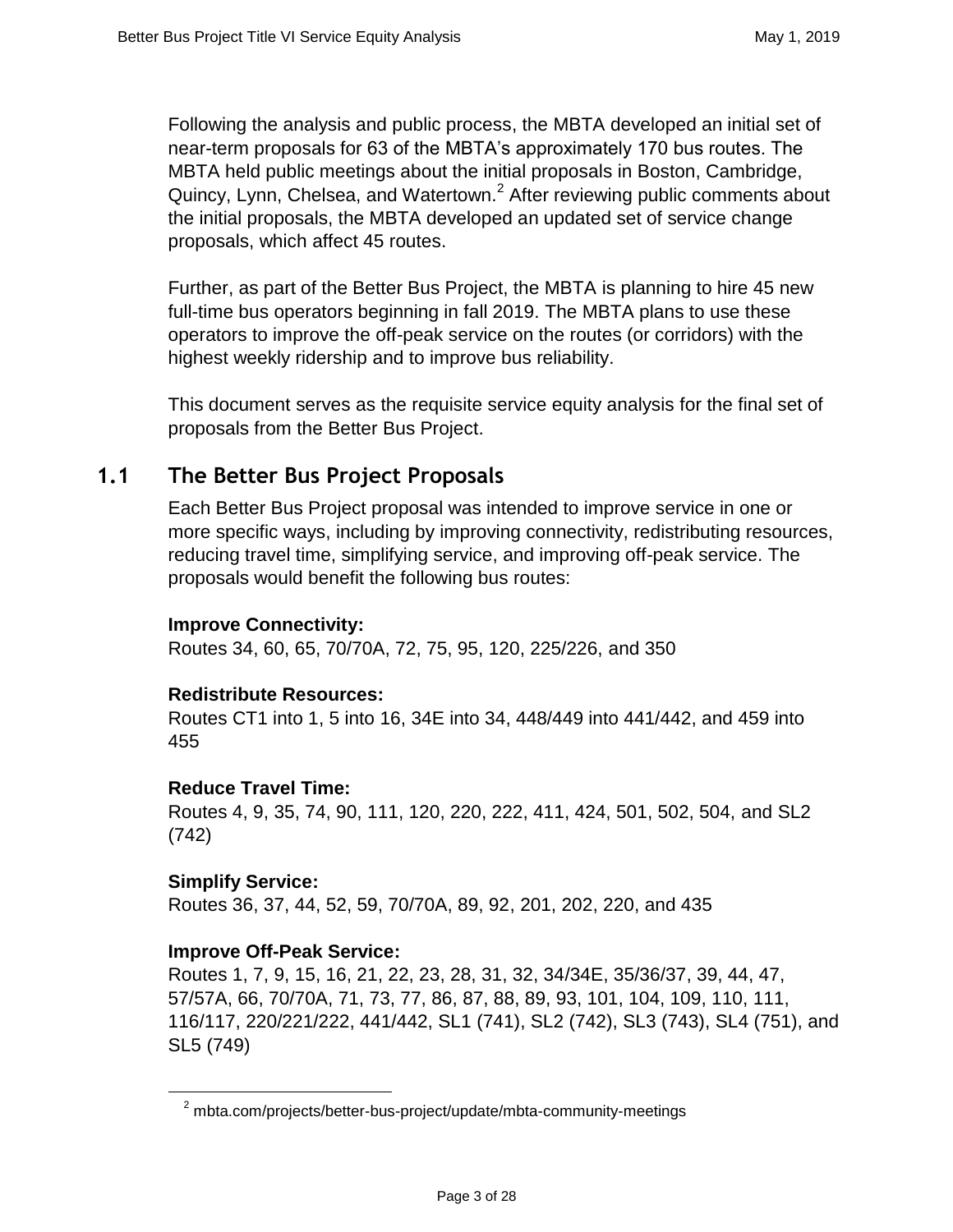Appendix A contains a summary of the initially proposed changes for each route, with notes about items that were changed in the final proposal. Appendix B contains maps provided by the MBTA showing the detailed changes and impacts of the initial proposals with notes about modifications in the final proposals. Detailed changes about the off-peak service improvements are shown in Table 13.

#### **1.2 The MBTA's Disparate Impact/Disproportionate Burden Policy**

The Federal Transit Administration's (FTA) Title VI Circular 4702.1B, issued in October 2012, under the authority of Title VI of the Civil Rights Act of 1964 (Title VI), directs transit providers to study proposed major service changes and all fare changes for possible disparities in impacts on minority and low-income riders or communities.

This requirement is part of the MBTA's Title VI assurance that no person shall, on the basis of race, color, or national origin, be excluded from participation in, be denied the benefits of, or be otherwise subjected to discrimination under any program or activity receiving Federal financial assistance.

The MBTA's Disparate Impact/Disproportionate Burden (DI/DB) Policy describes the general procedure for conducting service and fare equity analyses. Appendix C contains the full text of the current January 30, 2017, version of the MBTA's  $DI/DB$  Policy. $3$  This service equity analysis was performed using the information contained in the DI/DB Policy.

# **1.3 The Need to Conduct a Service Equity Analysis**

The MBTA must conduct a service equity analysis when it is proposing a major service change. The MBTA defines a "major service change" in its DI/DB Policy as a service change that meets one or more of the following conditions:

- A change in revenue vehicle hours (RVH) per week of at least 10 percent by mode
- For routes with at least 80 RVH per week, a change in RVH per week of at least 25 percent
- For all routes, a change in route length of at least 25 percent or three miles

Major service changes also include elimination of existing routes or the addition of new routes. If there is a major service change on any route in a package of

 $\overline{a}$ 

<sup>3</sup> mbta.com/policies/fairness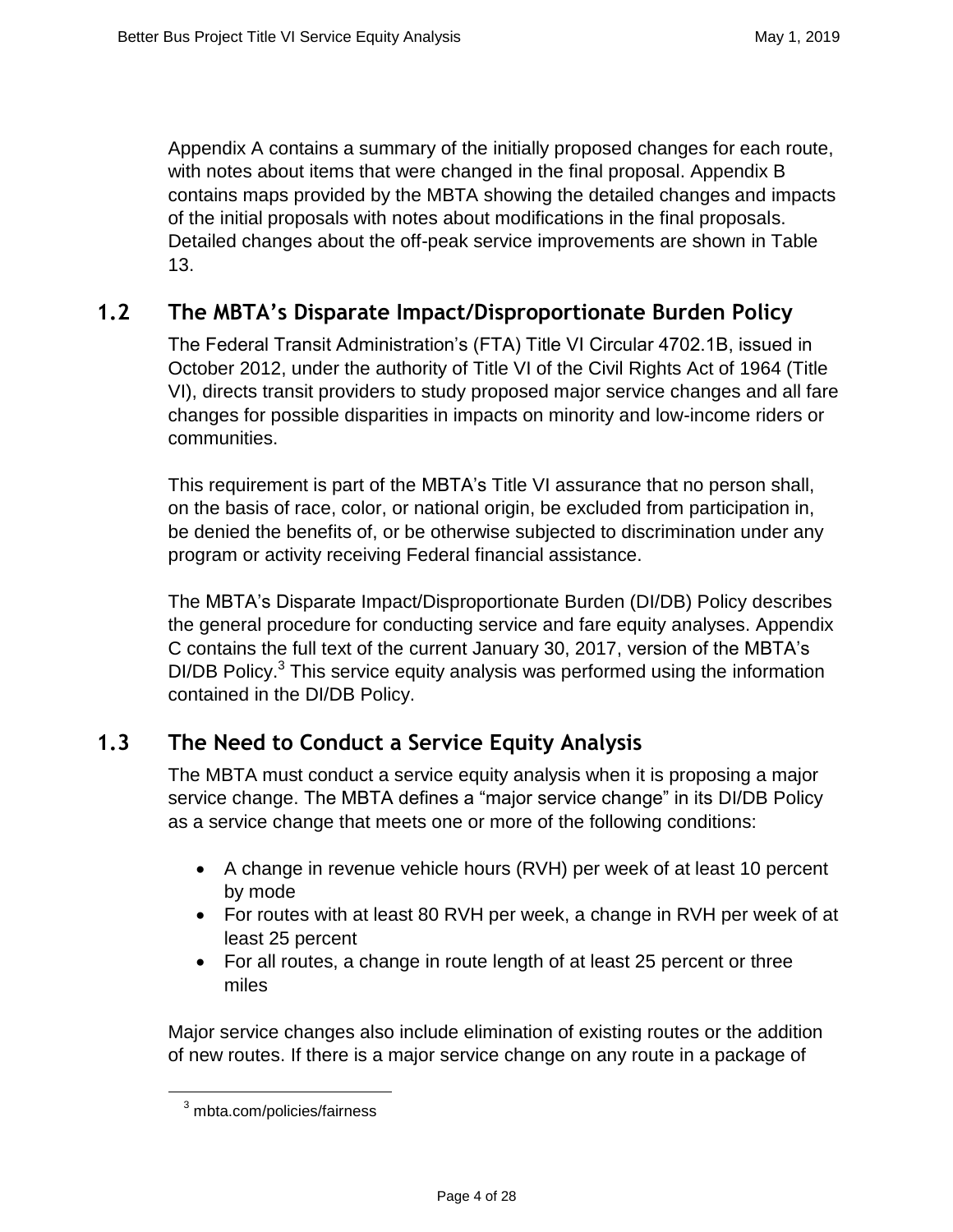changes, the equity analysis must consider all concurrently proposed changes in the aggregate.

The MBTA's Better Bus Project proposals are considered a major service change.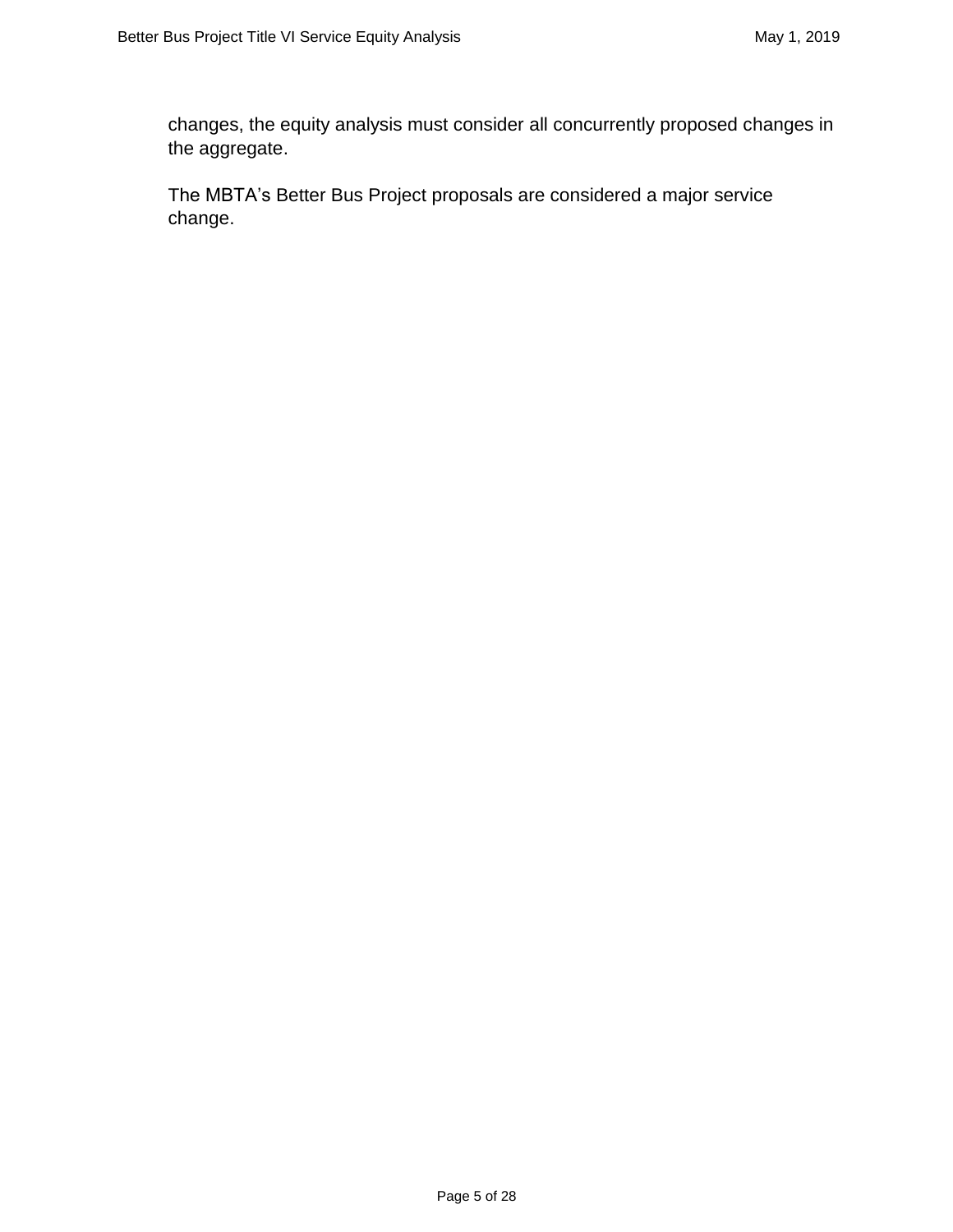# **2 EVALUATION OF ADVERSE IMPACTS**

The MBTA defines adverse effects as changes to

- the amount of service scheduled, by route and by mode, as measured by changes to weekly RVH; and
- access to the service, by route, as measured by changes to route length.

In accordance with the DI/DB Policy, the MBTA analyzes the changes to RVH and route length as relative and absolute changes. The relative change and another measure, which compares the protected population group's share of the net benefit or burden relative to its existing share of the metric, account for the existing share of RVH and route miles. However, the absolute change does not take into account the existing allocation of service between protected and nonprotected population groups.

As a result, when a protected population group makes up a small share of a population, broad-reaching positive changes would be shown, on an absolute basis, to benefit the protected population less than the nonprotected group. For example, if a protected population group represented 40 percent of riders and a transit agency distributed 200 RVH based on the existing share of riders, the protected population group would receive 40 percent of the hours, or 80 RVH. The nonprotected population group would receive 120 hours. While each group received a proportional amount of service, the protected population group received only 67% (80/120) of the absolute benefit given to the nonprotected population group.

Similarly, were service levels to decrease, protected population groups that make up a small share of the population would be, on an absolute basis, burdened less than the nonprotected population group. If the agency from the previous example removed 20 miles of route length proportionately from each group, the protected population group would lose 8 miles of service while the nonprotected population group would lose 12 miles of service. While each group lost a proportional amount of service, the protected population group lost only 67 percent (8/12) of the absolute miles lost by the nonprotected population group.

In each of these examples, the transit agency must determine if the adverse impact to the protected population group indicates a potential risk of wrongful bias or if the disproportionality is a function of how absolute changes are measured. If the agency determines that real bias would result from the proposal, the agency must consider how to mitigate the identified adverse impact, and would engage with executive leadership and the public toward alternatives that would reduce the risk of bias to the extent practicable, consistent with FTA guidance.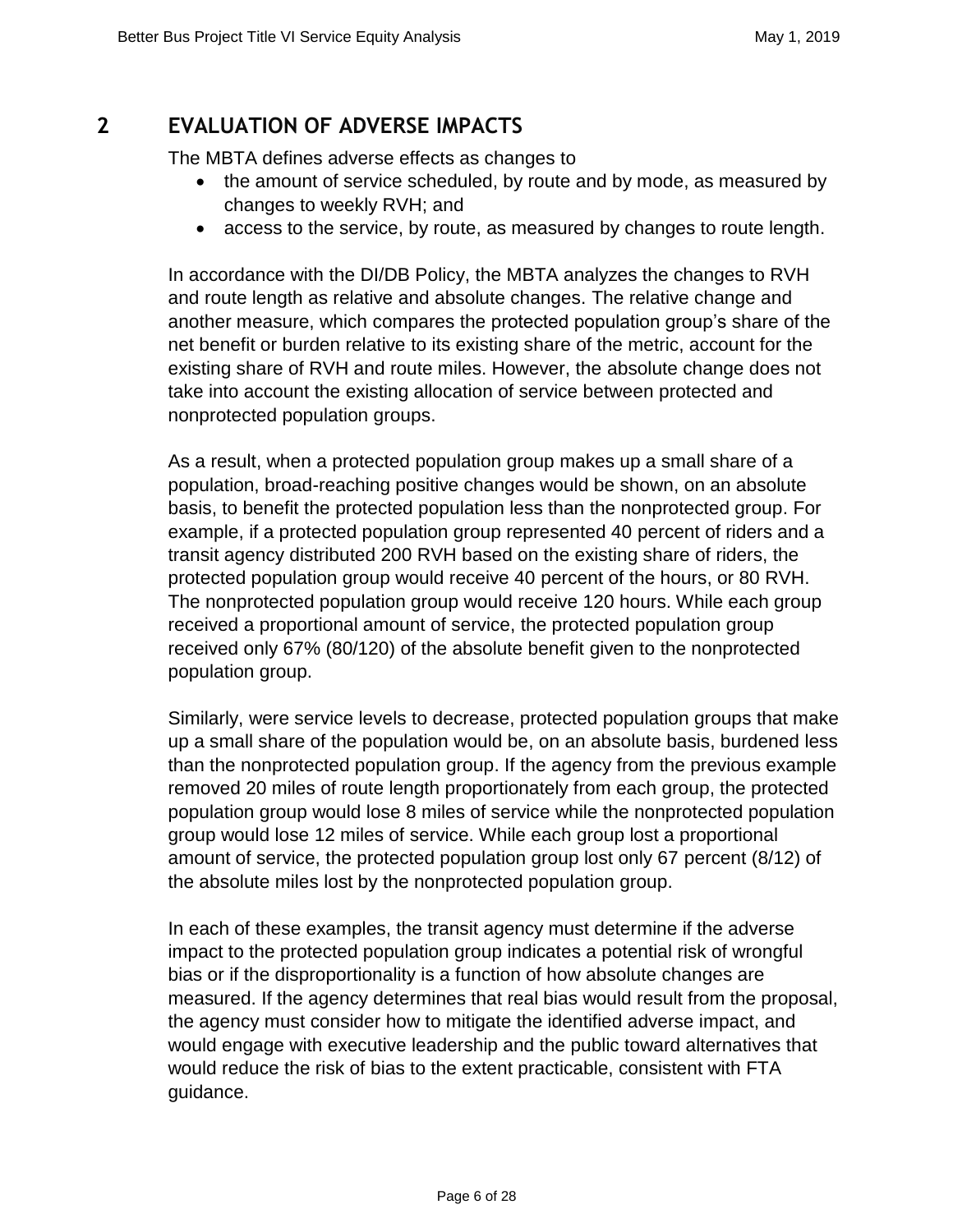# **2.1 Analysis Framework**

## *Demographic Datasets*

FTA guidance allows agencies to conduct a service equity analysis using either census data or survey data, depending on the specific changes an agency is proposing. If an agency is making both headway (or in this case, RVH) changes and alignment changes, the latter of which require use of census data, the agency is not required to use different data sources to evaluate each type of change. In either case, FTA requires the agency to document the reason the data source was chosen. 4

Central Transportation Planning Staff (CTPS) used the US Census Bureau's American Community Survey (ACS) dataset instead of the 2015-17 MBTA Systemwide Passenger Survey because the MBTA is proposing both changes in RVH and the alignment of bus routes. Riders who participated in the survey on the MBTA's existing network may not represent the riders of the proposed network. Further, survey sample sizes associated with sections of routes that are likely candidates for elimination are generally small—these sections tend to be the less utilized parts of routes, and thus more likely to be cut.

The 2010-14 ACS's five-year estimates provided demographic information about the people living near bus routes. The 2010 US Census Summary File 1 (Table P001001: total population) provided the total population for each census tract. The 2010 US Census Summary File 1 (Table H003002: total occupied housing units) provided the total number of households for each census tract. CTPS opted to use the demographics of census tracts rather than block groups or other smaller geometries because the census tract estimates are more precise.

Appendix D contains maps showing the existing route alignments, proposed alignments, and demographic data for each route with proposed changes. Appendix E shows the same for routes that will benefit from additional RVHs from the new operators.

# *Definitions of Minority and Low-Income Populations*

CTPS used the 2010 Census Summary File 1 Table P005003 (Hispanic or Latino origin by race: not Hispanic or Latino, white alone) and Table B01001001 (total population) to assign minority status to people living in census tracts. Residents who were classified as "white alone, not Hispanic or Latino" were classified as nonminority residents; all others were classified as minority residents.

 $\overline{a}$ 

 $4$  FTA C 4702.1B Chapter 4.7.a.1.f: Assessing Service Impacts.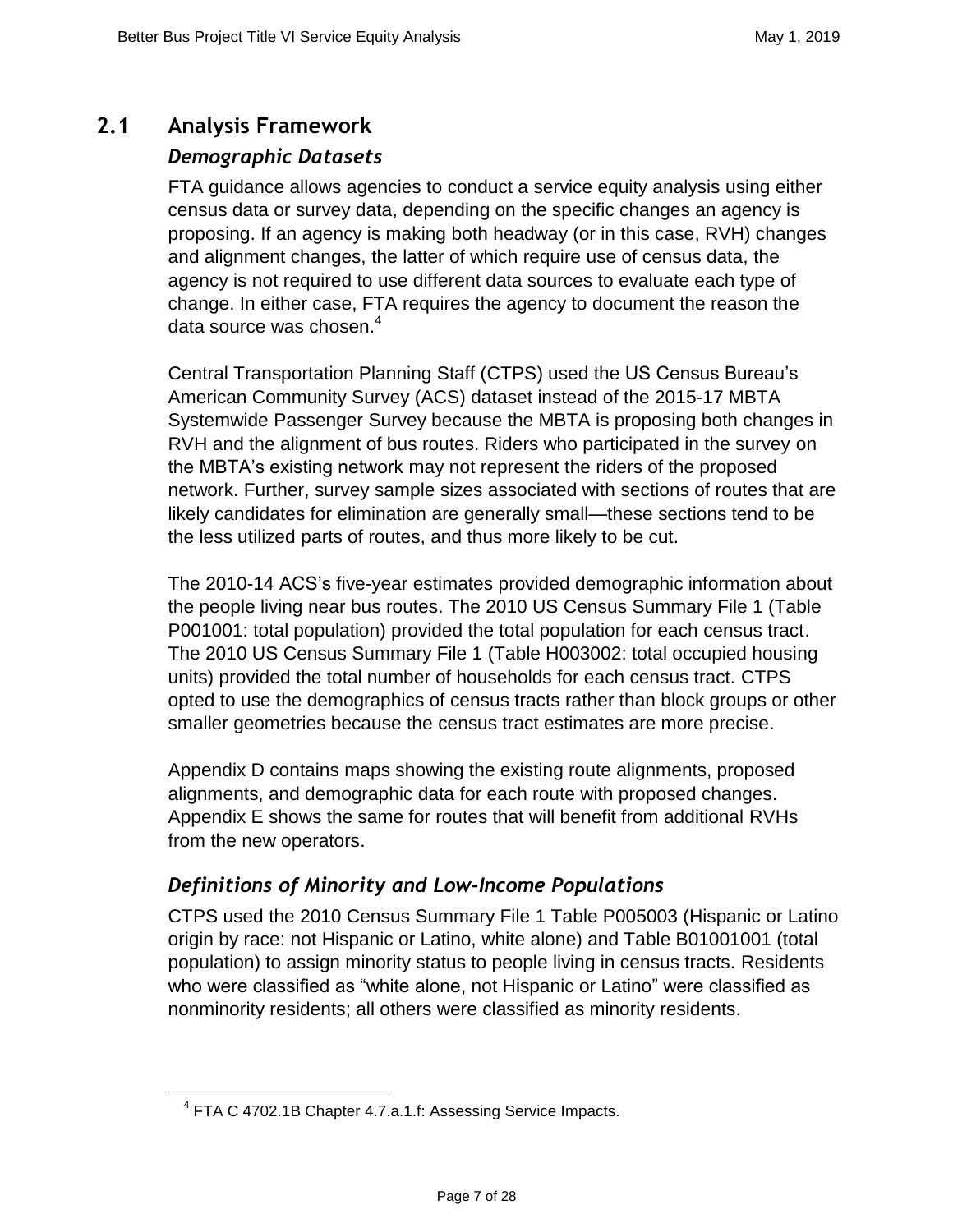CTPS used the 2010-14 ACS Tables B19001002-B19001017 (household income in the past 12 months) and the associated Table B19001001 (total households) to assign low-income status to households in census tracts. Households were classified as low-income if they earned less than 60 percent of the median household income for the MBTA service area (a threshold of  $$44,152$ ).<sup>5</sup>

## *Using ACS Data to Assign Demographics to Routes*

CTPS used the following methodology to estimate the demographics attributable to a given route alignment:

Determine the geographic area.

- 1) Create a 400-meter buffer (approximately a quarter mile) around all of the variations of a route traveling in the same direction (for example, inbound).
- 2) Dissolve the buffer such that overlapping segments are not doublecounted.

Calculate proportions of each census tract in the buffer.

- 3) For each census tract that is included in the buffer, calculate the length of roads within the buffer.
- 4) For each census tract that is included in the buffer, calculate the total length of roads in the census tract.
- 5) Calculate the percentage of total road length within the buffer in each census tract.

Calculate demographics within the buffer.

 $\overline{a}$ 

- 6) For each census tract, multiply the percentage of road length within the buffer by the number of people (or households) in each population group (minority, nonminority, low-income, and non-low-income).
- 7) Sum the number of people (or households) in each population group within the buffer for all census tracts near the route.
- 8) Repeat for the other direction of the route.
- 9) Sum the number of people (or households) in each population group for both directions.
- 10) Calculate the percentage of people (or households) in each population group for the route.

 $<sup>5</sup>$  Households in the census category "\$40,000 to \$44,999" were separated into each population</sup> group by multiplying the number of households in that category by 0.83, a value derived by the following equation:  $(\$44,152 - 40,000) / (44,999 - 40,000) = 83\%$ . The equation distributes the households in the category based on how far the threshold extends into the category. The equation assumes household incomes are distributed equally within the category.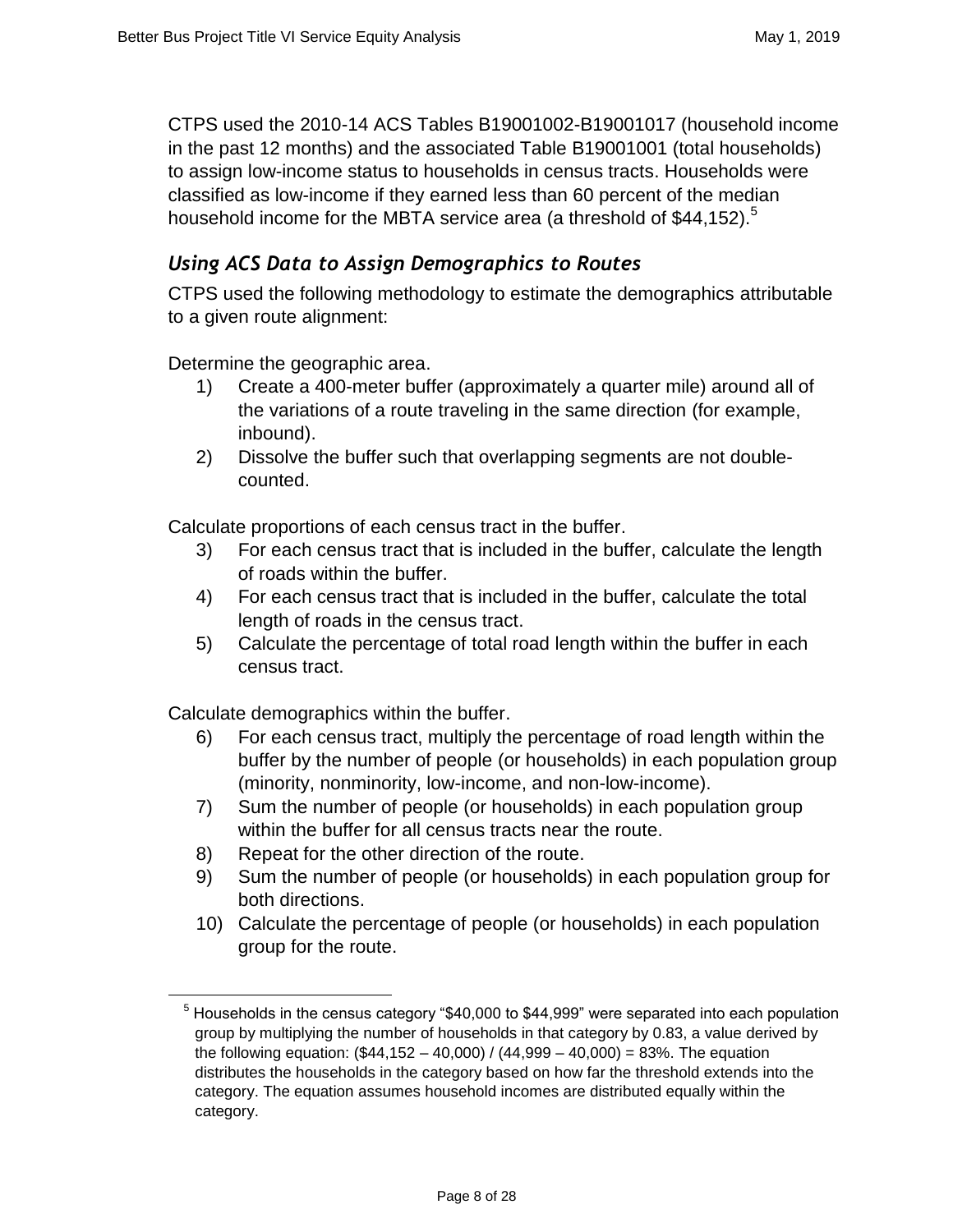When calculating the length of roads in a census tract or buffer, only roads in the walkable network were counted; highways, on-ramps, and other limited-access roads were excluded. The total number of residents in each population group in a census tract was obtained by multiplying the total population in each tract from the 2010 US Census by the percentage of the households in each population group as derived from the 2010-14 ACS. The total number of people in each minority status-based population group in a census tract was obtained from the 2010 US Census.

#### *The Comparison Population*

 $\overline{a}$ 

In this analysis, the comparator is the amount of each metric, RVH, and route miles of service, attributed to each population.

#### **2.2 Change in Weekly Revenue Vehicle Hours**

The MBTA must evaluate the implications of its proposed changes on RVH. CTPS distributed the number of RVH by the proportion of the residents in each population group that are attributable to a route. For example, if a route operated with 10 RVH and 30 percent of the route was classified as low-income, three RVH were attributed to the low-income population group.

In some cases, the MBTA is proposing to shift resources from one route to another route (for example, eliminating Route CT1 and adding the resources to Route 1). In these cases, the MBTA provided information about the change in RVH for each route affected by the change. The MBTA provided the daily number of service hours per route. CTPS multiplied weekday RVH by five and added Saturday and Sunday RVH to calculate the weekly number of RVH. The impacts of these changes in aggregate are shown in Table 1.

In other cases, the MBTA is proposing to make changes to the alignments of routes that will result in different populations having access to RVH of service. CTPS used shapefiles provided by the MBTA to estimate the demographics of people living near the existing and proposed alignments using the methodology described in the previous section. These demographics were used to distribute a route's RVH between population groups. The impacts of these changes are shown in Table 2.

The MBTA is also proposing to use 30 of 45 planned new full-time equivalent bus operators to improve off-peak service.<sup>6</sup> The MBTA provided an estimate of the

 $6$  An additional 15 full-time equivalent bus operators will be used to decrease the number of dropped trips and improve reliability. While these operators will increase reliability, they will not increase scheduled RVH.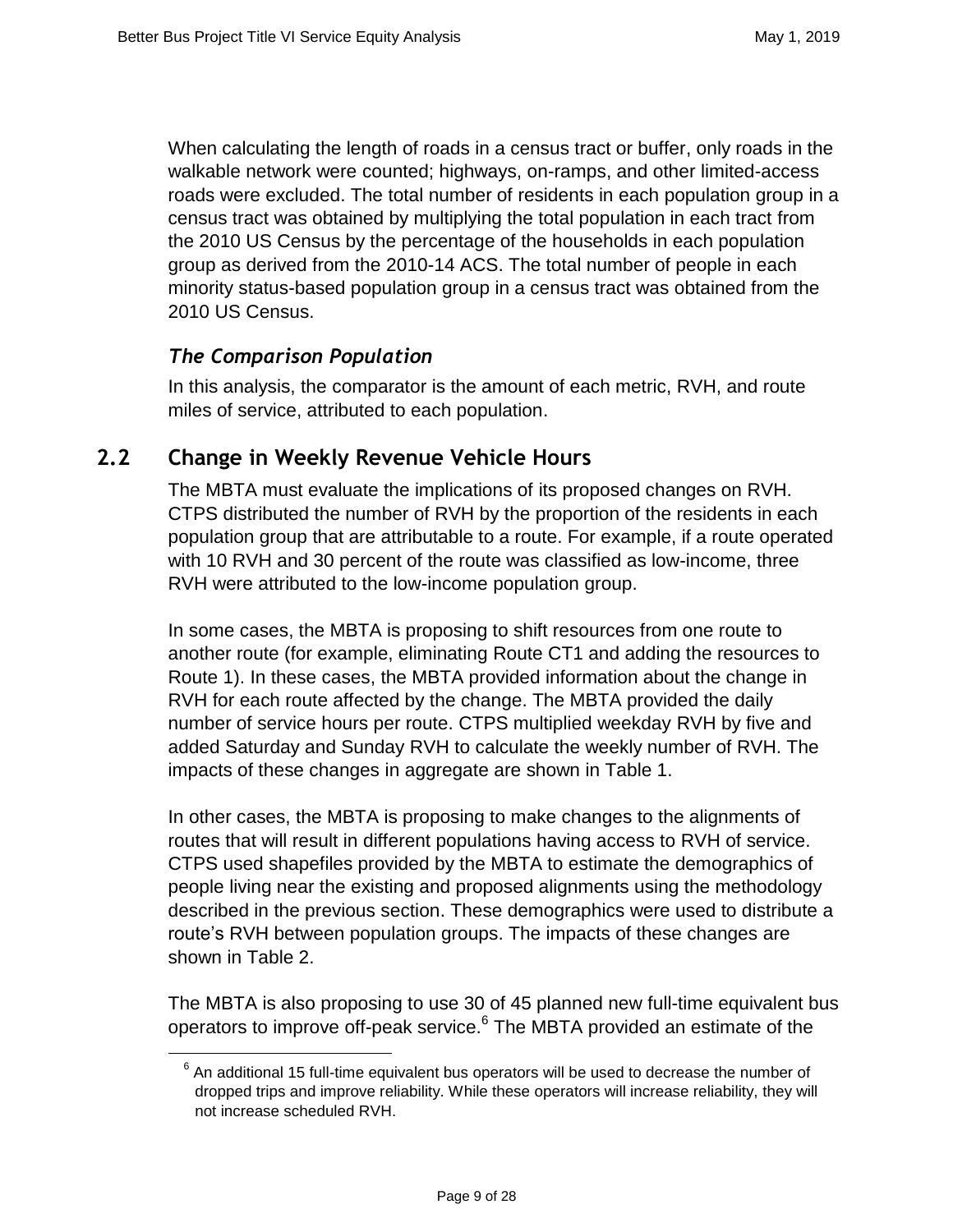distribution of these hours for weekdays, Saturdays, and Sundays. The impacts of these changes are shown in Table 3.

Table 4 presents the combined impacts of all three types of RVH changes. The DI/DB analysis for change in RVH is based on the numbers in this table.

Tables 9, 10, 11, 12, and 13 present detailed RVH changes by route.

#### **Table 1 Gain, Loss, and Net Change in Weekly Revenue Vehicle Hours for Each Population Group based on Shifting Resources**

| <b>Population Group</b> | Gain of<br><b>Hours</b> | Loss of<br><b>Hours</b> | <b>Net</b><br>Change | <b>Percent</b><br>Change |
|-------------------------|-------------------------|-------------------------|----------------------|--------------------------|
| Minority                | 338.2                   | $-312.7$                | 25.5                 | 0.12%                    |
| Nonminority             | 535.6                   | $-521.1$                | 14.5                 | $0.06\%$                 |
| Low-Income              | 349.4                   | $-325.4$                | 24.0                 | 0.13%                    |
| Non-Low-Income          | 524.4                   | -508.4                  | 16.0                 | $0.06\%$                 |

Sources: MBTA route alignments and shapefiles. 2010-14 American Community Survey five-year estimates. 2010 US Census.

#### **Table 2**

#### **Gain, Loss, and Net Change in Weekly Revenue Vehicle Hours for Each Population Group based on Alignment Changes**

| <b>Population Group</b> | Gain of<br><b>Hours</b> | Loss of<br><b>Hours</b> | <b>Net</b><br>Change | <b>Percent</b><br>Change |
|-------------------------|-------------------------|-------------------------|----------------------|--------------------------|
| Minority                | 70.1                    | $-20.6$                 | 49.5                 | 0.2%                     |
| Nonminority             | 20.6                    | $-70.1$                 | $-49.5$              | $-0.2\%$                 |
| Low-Income              | 31.8                    | $-10.4$                 | 21.5                 | $0.1\%$                  |
| Non-Low-Income          | 10.4                    | $-31.8$                 | $-21.5$              | $-0.1\%$                 |

Sources: MBTA route alignments and shapefiles. 2010-14 American Community Survey five-year estimates. 2010 US Census.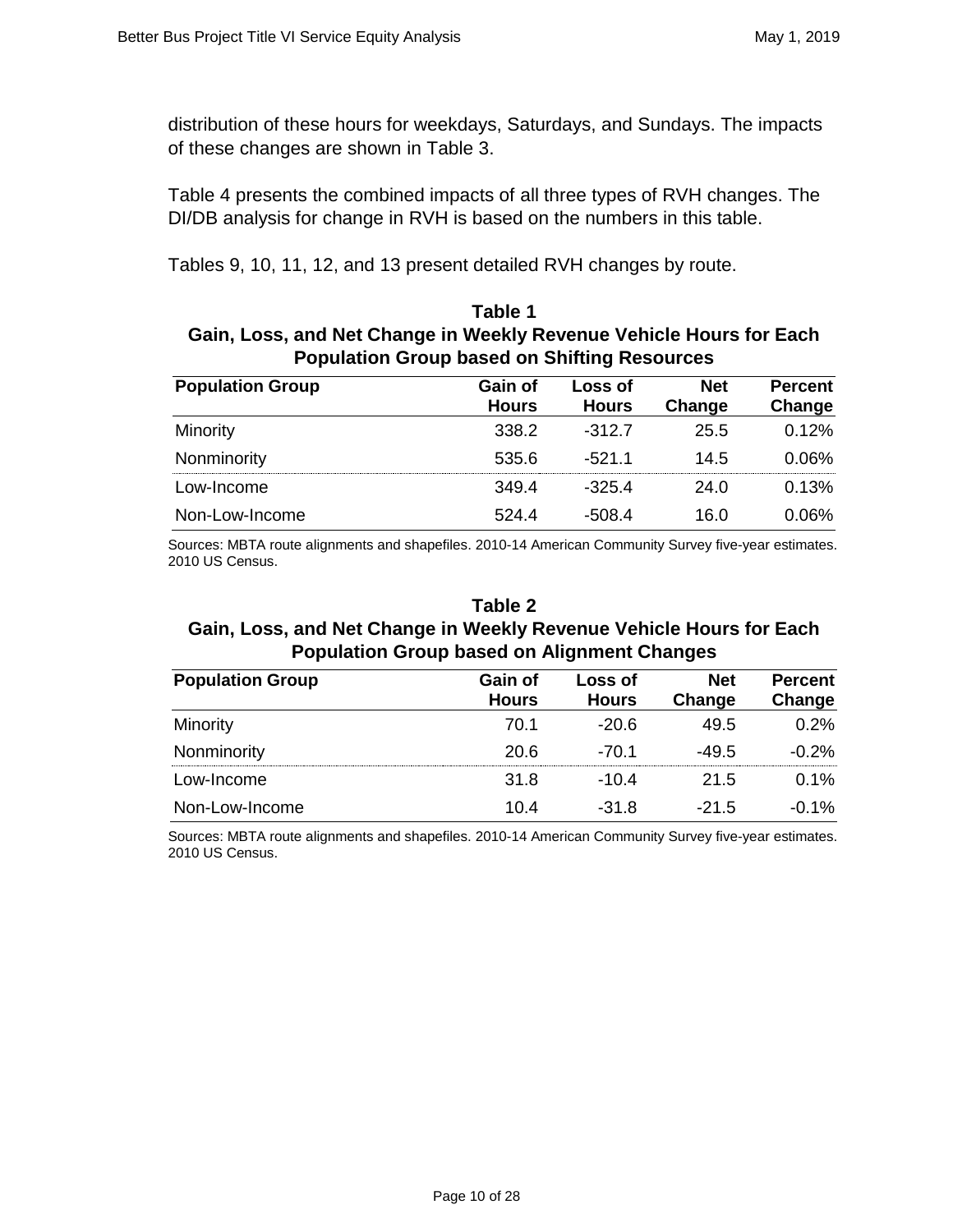| Table 3                                                              |
|----------------------------------------------------------------------|
| Gain in Weekly Revenue Vehicle Hours for Each Population Group based |
| on New Operators                                                     |

| <b>Population Group</b> | Gain of<br><b>Hours</b> | <b>Percent Change</b> |
|-------------------------|-------------------------|-----------------------|
| Minority                | 590.3                   | 2.8%                  |
| Nonminority             | 584.7                   | 2.3%                  |
| Low-Income              | 503.8                   | 2.6%                  |
| Non-Low-Income          | 671.2                   | 2.4%                  |

Sources: MBTA proposed operator distribution plan. MBTA route alignments and shapefiles. 2010-14 American Community Survey five-year estimates. 2010 US Census.

#### **Table 4 Gain, Loss, and Net Change in Weekly Revenue Vehicle Hours for Each Population Group based on All Types of Change**

| <b>Population</b>       |          | Existing Share of Gain of Loss of |         |          | Net   | <b>Share of Percent</b>              |         |
|-------------------------|----------|-----------------------------------|---------|----------|-------|--------------------------------------|---------|
| Group                   |          | <b>Hours Existing</b>             |         |          |       | Hours Hours Change Net Change Change |         |
| Minority                | 21,238.4 | 45%                               | 998.6   | $-333.3$ | 665.3 | 55%                                  | $3.1\%$ |
| Nonminority             | 25,592.0 | 55%                               | 1,140.9 | -591.2   | 549.7 | 45%                                  | 2.1%    |
| Low-Income              | 19.102.2 | 41%                               | 884.9   | $-335.7$ | 549.2 | 45%                                  | 2.9%    |
| Non-Low-Income 27,728.2 |          | 59%                               | 1,206.0 | -540.3   | 665.8 | 55%                                  | $2.4\%$ |

Sources: MBTA daily revenue vehicle hour spreadsheets as processed by CTPS. 2010-14 American Community Survey five-year estimates. 2010 US Census.

#### *Weekly Revenue Vehicle Hours: Disparate Impact/Disproportionate Burden Analysis*

Table 5 summarizes the results of the service equity analysis relating to RVH changes. As shown in Table 5, the results do not indicate a disparate benefit to nonminority populations or a disproportionate benefit to non-low-income populations.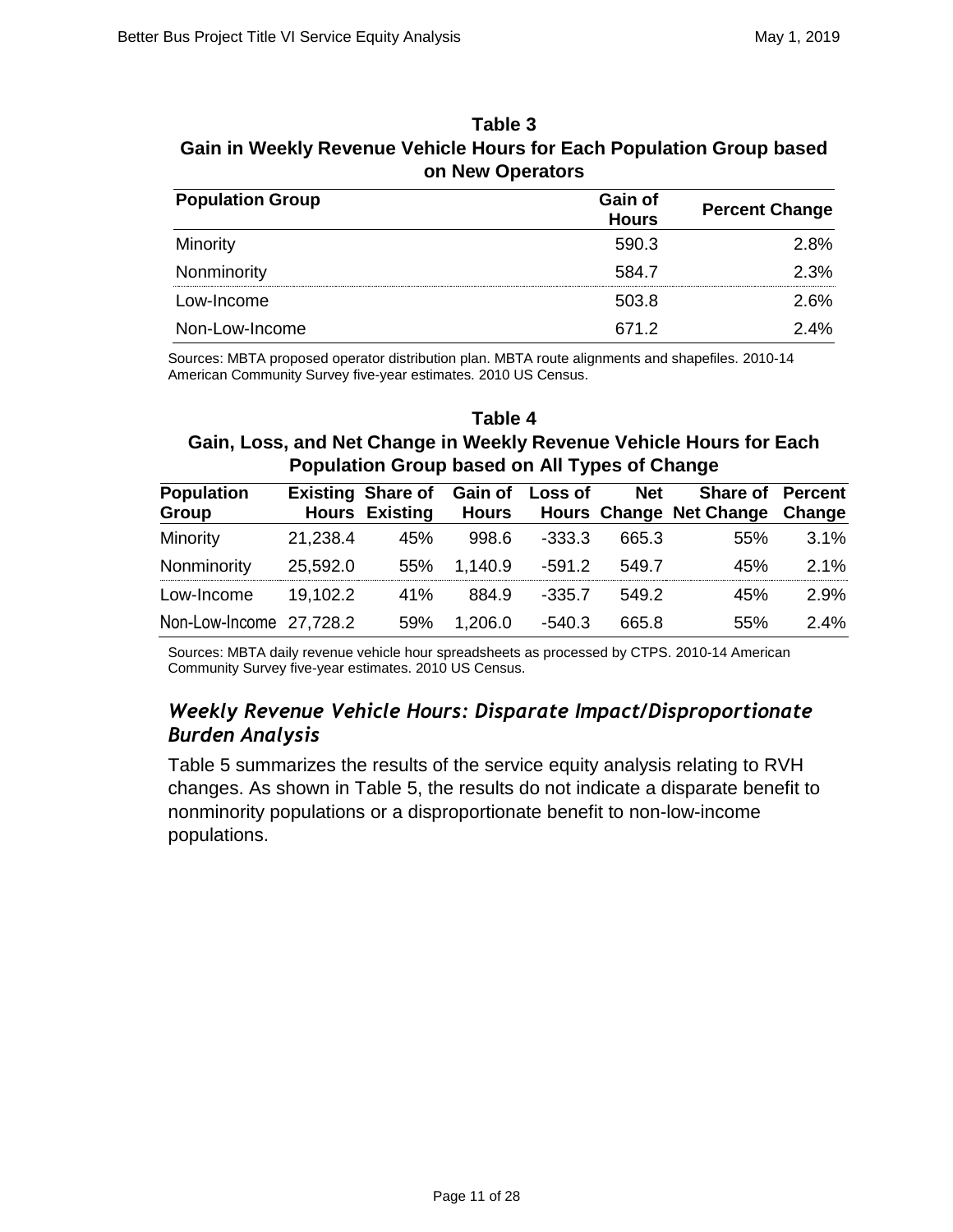| <b>Analysis Method</b>      | <b>Impacts on Minority</b><br><b>Populations</b> | Impacts on Low-Income<br><b>Populations</b> |
|-----------------------------|--------------------------------------------------|---------------------------------------------|
| Absolute Change             | <b>No Disparate Benefit</b>                      | <b>No Disproportionate Benefit</b>          |
| (Protected / Nonprotected)  | Ratio: 665 / 550 > 80%                           | Ratio: 549 / 666 > 80%                      |
| <b>Relative Change</b>      | <b>No Disparate Benefit</b>                      | <b>No Disproportionate Benefit</b>          |
| (Protected / Nonprotected)  | Ratio: 3.1% / 2.1% > 80%                         | Ratio: $2.9\%$ / $2.4\%$ > 80%              |
| Protected Share of Change / | <b>No Disparate Benefit</b>                      | <b>No Disproportionate Benefit</b>          |
| Protected Share of Existing | Ratio: 55% / 45% > 80%                           | Ratio: 45% / 41% > 80%                      |

**Table 5 Summary of DI/DB Results Relating to Revenue Vehicle Hour Changes**

Source: CTPS.

 $\overline{a}$ 

# *Supplemental Analysis: Impacts of New Operators using Survey Data*

CTPS chose to use census data in the prior analysis because some of the Better Bus Project proposals include route alignment changes and survey data only exists for the current route alignments. The recent MBTA Systemwide Passenger Survey may no longer represent riders of the altered (or new) routes. Further, the alignment changes also affect the access to RVH (as shown in Table 2). An analysis of the change in access to RVH based on survey data would likely be unreliable given the low sample sizes at the sub-route level, especially on the less utilized sections of the system.

However, when adding additional operators (and the corresponding additional RVH) to high-ridership routes, most of which are not undergoing significant alignment changes, survey data may be a more appropriate data source. Although the service equity analysis must be completed in aggregate using one demographic data source, CTPS performed a supplemental analysis on the RVH impacts of the new operators using survey data. This analysis acts as a valuable check on the previous analysis performed using census data. Table 6 presents a modified version of Table 3 based on survey data instead of census data.<sup>7</sup> Table 14 presents a detailed summary.

 $7$  CTPS used data from the MBTA's 2015-17 Systemwide Passenger Survey. Respondents were classified as having minority status if they self-identified as a race other than white and/or were Hispanic or Latino/a/x. Respondents who indicated their household income was less than \$43,500 were classified as low income. More information about the survey may be found at https://www.ctps.org/apps/mbtasurvey2018/#.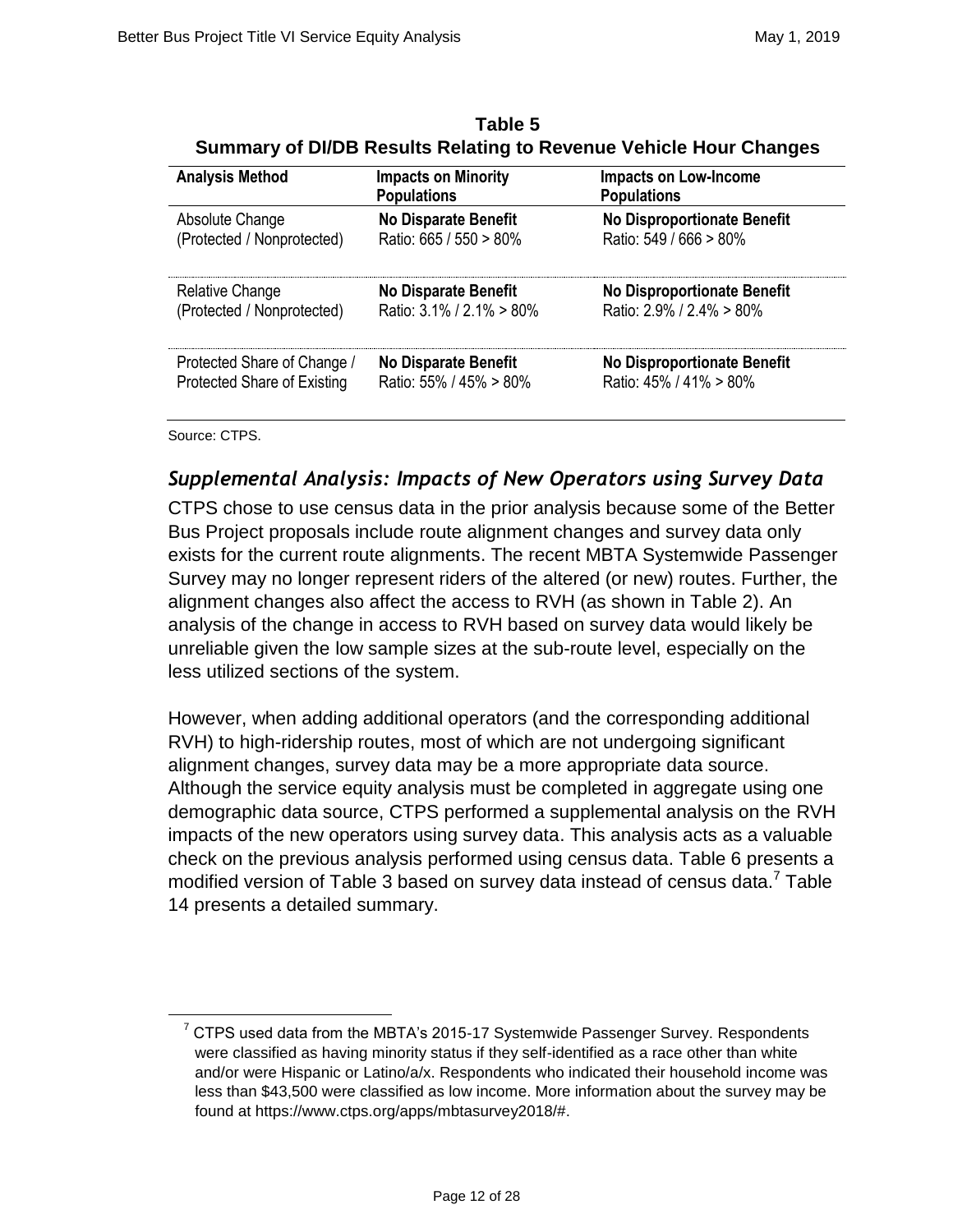| Table 6                                                              |
|----------------------------------------------------------------------|
| Gain in Weekly Revenue Vehicle Hours for Each Population Group based |
| on New Operators Using Survey Data                                   |

| <b>Population Group</b> | <b>Gain of Hours</b> | <b>Share of Change</b> |
|-------------------------|----------------------|------------------------|
| Minority                | 563.2                | 49%                    |
| Nonminority             | 587.2                | 51%                    |
| Low-Income              | 500.5                | 44%                    |
| Non-Low-Income          | 649.9                | .56%                   |

Note: The "share of existing" values published here will not match the "share of population" values published in the MBTA Systemwide Passenger Survey. The "share of existing" values are weighted based on revenue vehicle hours instead of ridership. The additional hours (24.6) for Route SL3 were not assigned to population groups because the route did not exist at the time of the survey. The route operates between Chelsea and South Station.

Sources: MBTA revenue vehicle hours spreadsheets as processed by CTPS. 2015-17 MBTA Systemwide Passenger Survey.

Comparing Table 6 to Table 3, we can determine that the two methods produce similar results. Using survey data, the minority population group and the lowincome population group receive 49 percent and 44 percent of the total additional RVH, respectively. Using census data, these values are 50 percent and 43 percent. The absolute changes are also similar.

# **2.3 Change in Route Length**

The MBTA must evaluate the implications of its proposed changes on route length. CTPS used shapefiles provided by the MBTA to evaluate the length of the routes operating each day.

When using census data to estimate the equity impacts of the changes, CTPS calculated the change in route length accounting for the change in the demographics of nearby residents. If multiple variations of a bus route travel over a given roadway segment in a given direction, the segment was only counted once. A roadway segment was counted two times if the route traveled over the same segment in multiple directions. To estimate the miles attributable to a population group, CTPS multiplied the route length by the proportion of nearby residents in a population group. For example, if a route was 10 miles long, and 30 percent of the route was classified as low-income, three route miles were attributed to the low-income population group.

Table 7 shows the total change in weekly route length for each population group. Tables 15, 16, and 17 present detailed route mile changes by route for weekday, Saturday, and Sunday service, respectively.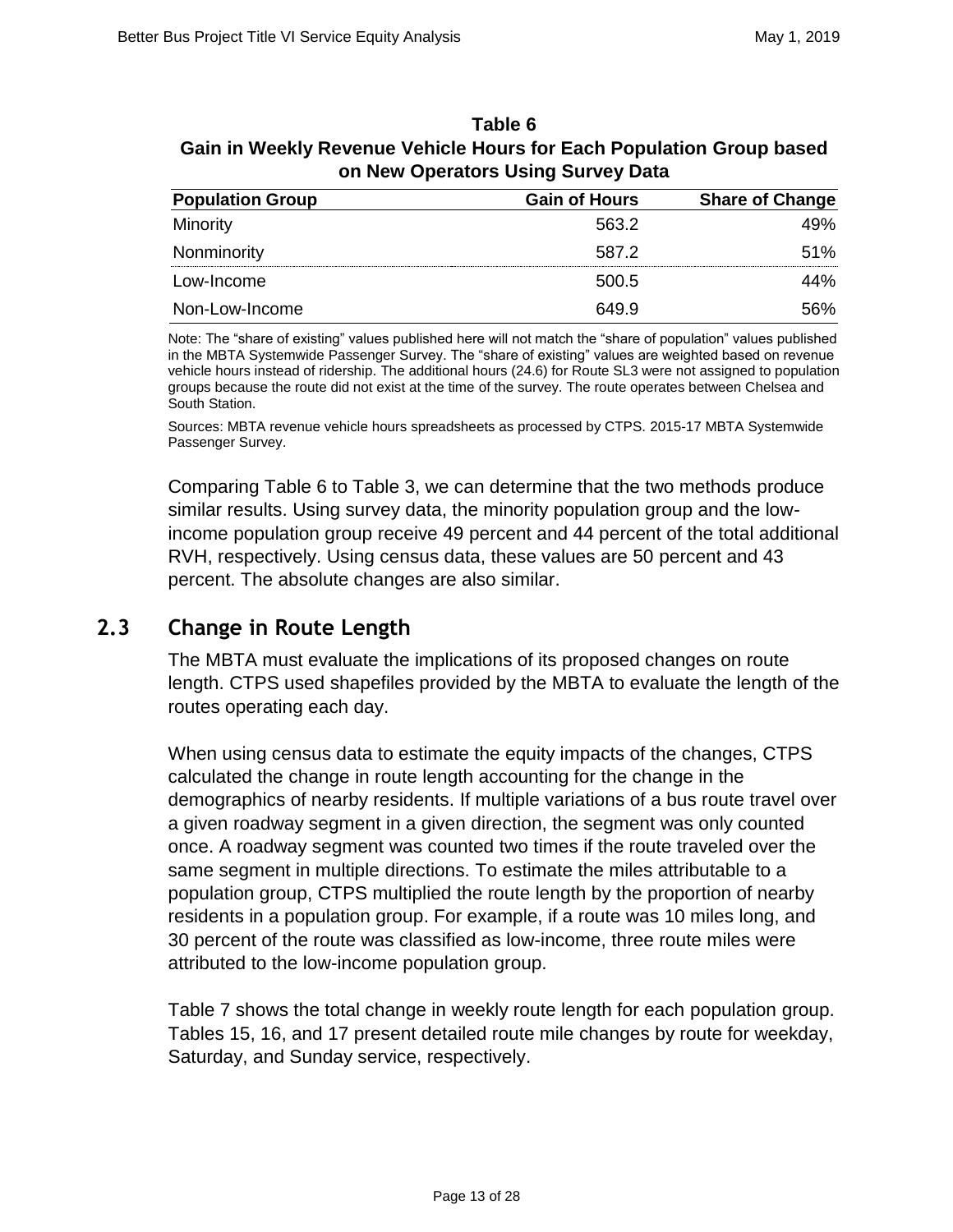| Gain, Loss, and Net Change in Route Length for Each Population Group |          |                                                   |                         |                         |            |                                  |                        |
|----------------------------------------------------------------------|----------|---------------------------------------------------|-------------------------|-------------------------|------------|----------------------------------|------------------------|
| <b>Population</b><br>Group                                           |          | <b>Existing Share of</b><br><b>Miles Existing</b> | Gain of<br><b>Miles</b> | Loss of<br><b>Miles</b> | <b>Net</b> | Share of<br><b>Loss Net Loss</b> | <b>Percent</b><br>Loss |
| Minority                                                             | 6,812.3  | 40%                                               | 21.1                    | $-448.9$                | $-427.9$   | 39%                              | $-6.3%$                |
| Nonminority                                                          | 10,136.6 | 60%                                               | 95.1                    | $-763.7$                | -668.6     | 61%                              | $-6.6\%$               |
| Low-Income                                                           | 6,535.4  | 39%                                               | 34.9                    | $-460.9$                | $-426.0$   | 39%                              | $-6.5%$                |
| Non-Low-Income                                                       | 10,413.5 | 61%                                               | 81.1                    | -751.6                  | -670.5     | 61%                              | $-6.4%$                |

| Table 7                                                              |  |
|----------------------------------------------------------------------|--|
| Gain, Loss, and Net Change in Route Length for Each Population Group |  |

Note: The values here weight weekday route lengths by "5" and Saturday and Sunday route lengths by "1." Source: MBTA spreadsheets as processed by CTPS. 2010-14 American Community Survey five-year estimates. 2010 US Census.

#### *Route Length: Disparate Impact/Disproportionate Burden Analysis*

Table 8 summarizes the results of the service equity analysis relating to route length changes. The changes in route length do not result in a disparate impact or disproportionate burden.

| <b>Analysis Method</b>      | <b>Impacts on Minority</b><br><b>Populations</b> | <b>Impacts on Low-Income</b><br><b>Populations</b> |
|-----------------------------|--------------------------------------------------|----------------------------------------------------|
| Absolute Change             | <b>No Disparate Impact</b>                       | <b>No Disproportionate Burden</b>                  |
| (Protected / Nonprotected)  | Ratio: -428 / -669 < 120%                        | Ratio: -426 / -671 < 120%                          |
| <b>Relative Change</b>      | No Disparate Impact                              | <b>No Disproportionate Burden</b>                  |
| (Protected / Nonprotected)  | Ratio: $-6.3\%$ / $-6.6\%$ < 120%                | Ratio: $-6.5\%$ / $-6.4\% < 120\%$                 |
| Protected Share of Change / | No Disparate Impact                              | No Disproportionate Burden                         |
| Protected Share of Existing | Ratio: 39% / 40% < 120%                          | Ratio: 39% / 39% < 120%                            |

**Table 8 Summary of DI/DB Results Relating to Route Length Changes**

Source: CTPS.

Enclosures:

- Appendix A: Better Bus Service Proposals, Executive Summary of Proposed Route Changes (Note: Routes with changes from the original proposal are noted in red.)
- Appendix B: Better Bus Service Proposals, Detailed Proposed Route Changes (Note: Routes with changes from the original proposal are identified in red, and the changes are described at the bottom of the page.)
- Appendix C: Disparate Impact/Disproportionate Burden (DI/DB) Policy, January 30, 2017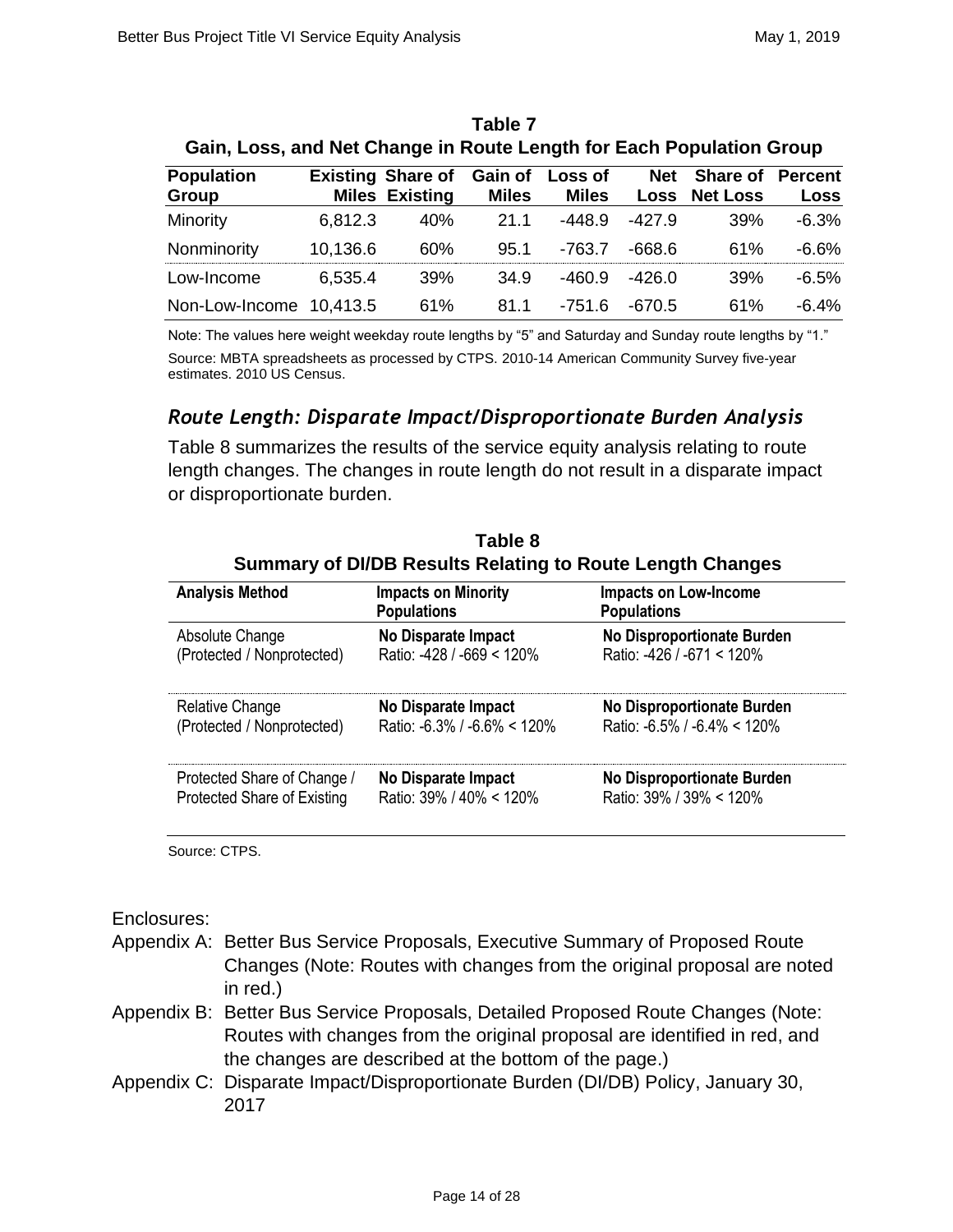- Appendix D: Existing and Proposed Bus Route Alignments, 400-Meter Buffers, and Minority and Low-Income Percentages in Surrounding Census Tracts
- Appendix E: Route Alignments, 400-Meter Buffers, and Minority and Low-Income Percentages in Surrounding Census Tracts for Routes Benefiting from Additional Operators
- Appendix F: Summary of DI/DB Analysis Results for Better Bus Proposals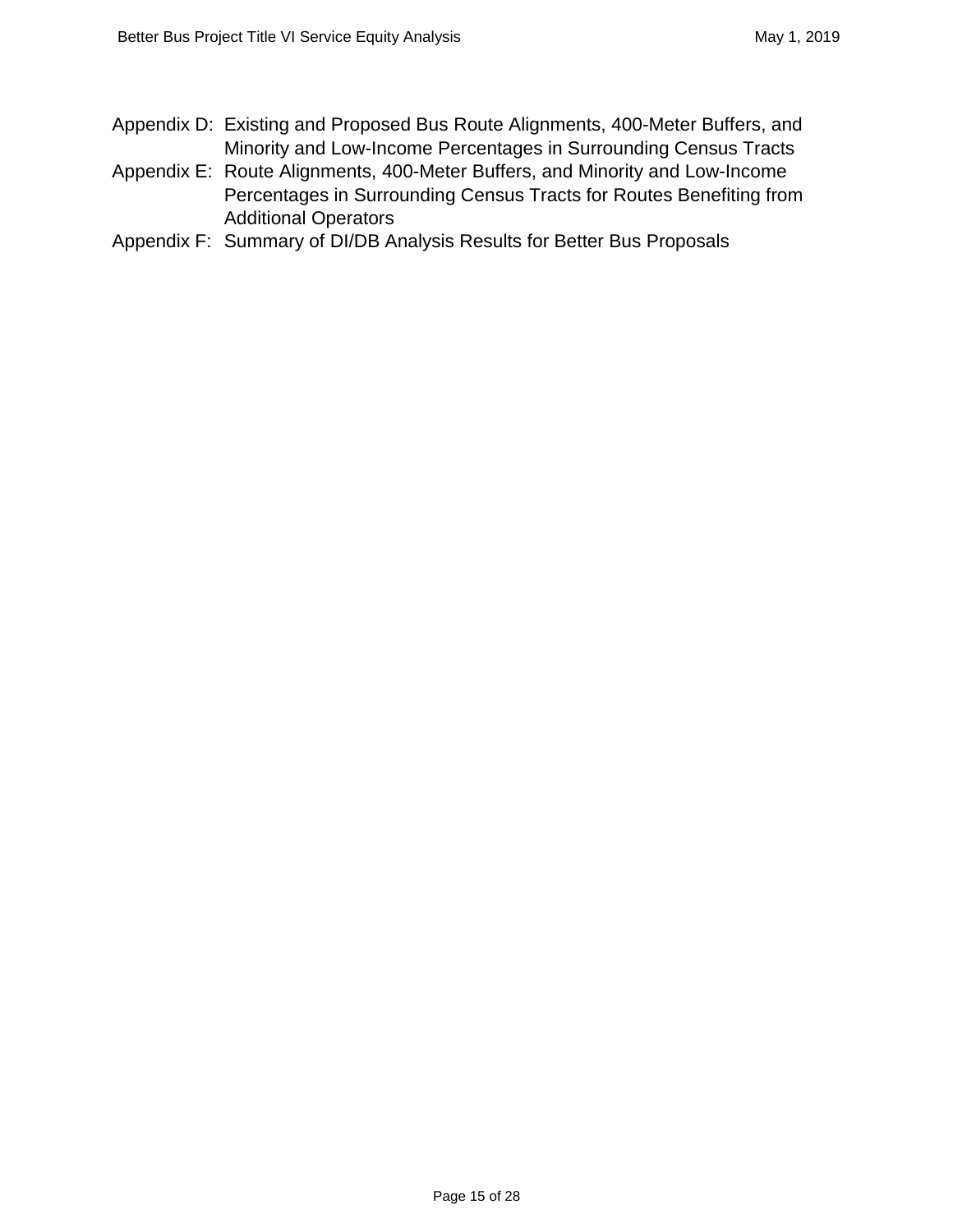| Route           | <b>DOW</b> | Weekly<br><b>Hours</b> | <b>Minority</b><br>Pct. | Low-Inc.<br>Pct. | <b>Minority</b><br><b>Hours</b> | Nonmin.<br><b>Hours</b> | Low-Inc.<br><b>Hours</b> | Non-Low-<br>Inc. Hours |
|-----------------|------------|------------------------|-------------------------|------------------|---------------------------------|-------------------------|--------------------------|------------------------|
| $\mathbf{1}$    | <b>WD</b>  | 163.4                  | 45%                     | 45%              | 72.9                            | 90.5                    | 74.3                     | 89.1                   |
|                 | <b>WD</b>  | $-163.4$               |                         |                  |                                 | $-92.9$                 |                          | $-88.4$                |
| CT <sub>1</sub> |            |                        | 43%                     | 46%              | $-70.5$                         |                         | $-75.0$                  |                        |
| 16              | <b>WD</b>  | 28.3                   | 74%                     | 55%              | 20.9                            | 7.3                     | 15.5                     | 12.8                   |
| 16              | SA         | 5.7                    | 74%                     | 55%              | 4.2                             | 1.5                     | 3.1                      | 2.6                    |
| 5               | <b>WD</b>  | $-28.3$                | 23%                     | 34%              | $-6.4$                          | $-21.9$                 | $-9.7$                   | $-18.5$                |
| 5               | SA         | $-5.7$                 | 23%                     | 34%              | $-1.3$                          | $-4.4$                  | $-2.0$                   | $-3.8$                 |
| 226             | <b>WD</b>  | 93.2                   | 14%                     | 31%              | 13.2                            | 80.0                    | 29.1                     | 64.1                   |
| 226             | SA         | 2.5                    | 14%                     | 31%              | 0.3                             | 2.1                     | 0.8                      | 1.7                    |
| 225             | <b>WD</b>  | $-93.2$                | 24%                     | 37%              | $-22.7$                         | $-70.5$                 | $-34.4$                  | $-58.7$                |
| 225             | SA         | $-2.5$                 | 24%                     | 37%              | $-0.6$                          | $-1.9$                  | $-0.9$                   | $-1.5$                 |
| 442             | <b>WD</b>  | $-34.8$                | 39%                     | 42%              | $-13.4$                         | $-21.3$                 | $-14.4$                  | $-20.3$                |
| 448             | <b>WD</b>  | $-3.8$                 | 42%                     | 47%              | $-1.6$                          | $-2.2$                  | $-1.8$                   | $-2.0$                 |
| 441             | <b>WD</b>  | 78.3                   | 43%                     | 47%              | 33.7                            | 44.5                    | 37.0                     | 41.2                   |
| 449             | <b>WD</b>  | $-39.8$                | 39%                     | 41%              | $-15.6$                         | $-24.2$                 | $-16.4$                  | $-23.3$                |
| 455             | <b>WD</b>  | 200.8                  | 48%                     | 49%              | 95.9                            | 105.0                   | 98.4                     | 102.4                  |
| 459             | <b>WD</b>  | $-200.8$               | 48%                     | 46%              | $-97.4$                         | $-103.5$                | $-92.0$                  | $-108.8$               |
| 70              | <b>WD</b>  | 165.4                  | 35%                     | 33%              | 58.2                            | 107.2                   | 54.0                     | 111.4                  |
| 70              | SA         | 23.1                   | 35%                     | 33%              | 8.2                             | 15.0                    | 7.6                      | 15.6                   |
| 70A             | SU         | 11.6                   | 32%                     | 30%              | 3.7                             | 7.9                     | 3.5                      | 8.1                    |
| 70A             | <b>WD</b>  | $-125.4$               | 33%                     | 31%              | $-41.9$                         | $-83.5$                 | $-38.3$                  | $-87.1$                |
| 70A             | SA         | $-23.1$                | 33%                     | 31%              | $-7.7$                          | $-15.4$                 | $-7.1$                   | $-16.1$                |
| 70              | SU         | $-11.6$                | 35%                     | 33%              | $-4.1$                          | $-7.5$                  | $-3.8$                   | $-7.8$                 |
| 75              | <b>WD</b>  | 87.9                   | 26%                     | 26%              | 23.3                            | 64.6                    | 22.6                     | 65.4                   |
| 75              | SA         | 13.7                   | 26%                     | 26%              | 3.6                             | 10.0                    | 3.5                      | 10.2                   |
| 72              | <b>WD</b>  | $-87.9$                | 29%                     | 29%              | $-25.6$                         | $-62.3$                 | $-25.7$                  | $-62.2$                |
| 72              | SA         | $-13.7$                | 29%                     | 28%              | $-3.9$                          | $-9.7$                  | $-3.9$                   | $-9.8$                 |
| <b>Total</b>    |            |                        |                         |                  | 25.5                            | 14.5                    | 24.0                     | 16.0                   |

**Table 9 Shifting of Service Hours by Route Pairs**

DOW = Day of the week. Nonmin. = Nonminority. Non-Low-Inc. = Non-Low-Income. Pct. = Percent.

WD = Weekday. SA = Saturday. SU = Sunday.

Source: MBTA revenue vehicle hour spreadsheets as processed by CTPS. 2010-14 American Community Survey five-year estimates. 2010 US Census.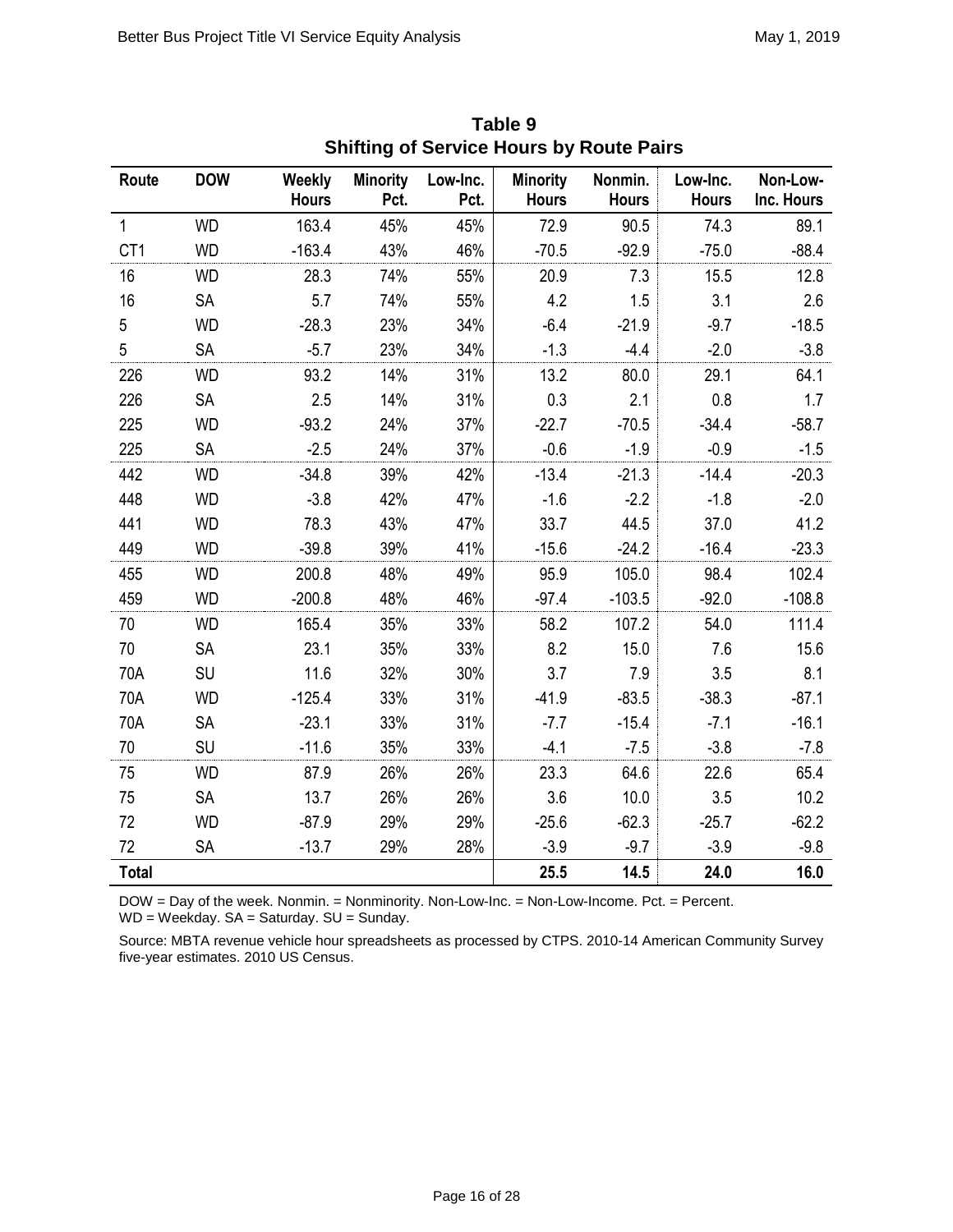|       |                        |                   |         |                       | (Weekday)                 |                       |                               |                             |                                |                               |                                   |
|-------|------------------------|-------------------|---------|-----------------------|---------------------------|-----------------------|-------------------------------|-----------------------------|--------------------------------|-------------------------------|-----------------------------------|
| Route | ÷<br>Existing<br>Hours | Proposed<br>Hours | Change  | Existing<br>Pct. Min. | Existing Pct.<br>Low-Inc. | Proposed<br>Pct. Min. | Proposed<br>Pct. Low-<br>Inc. | Change in Hours<br>Minority | Change in Hours<br>Nonminority | Change in Hours<br>Low-Income | Change in Hours<br>Non-Low-Income |
| 1     | 166.6                  | 166.6             | 0.0     | 44%                   | 45%                       | 45%                   | 45%                           | 0.4                         | $-0.4$                         | 0.3                           | $-0.3$                            |
| 4     | 14.5                   | 14.5              | 0.0     | 21%                   | 30%                       | 21%                   | 30%                           | 0.0                         | 0.0                            | 0.0                           | $0.0\,$                           |
| 9     | 119.2                  | 119.2             | 0.0     | 27%                   | 31%                       | 27%                   | 31%                           | 0.0                         | 0.0                            | 0.0                           | $0.0\,$                           |
| 35    | 48.1                   | 48.1              | $0.0\,$ | 37%                   | 31%                       | 38%                   | 31%                           | 0.1                         | $-0.1$                         | 0.0                           | 0.0                               |
| 36    | 56.9                   | 56.9              | $0.0\,$ | 36%                   | 29%                       | 36%                   | 29%                           | 0.1                         | $-0.1$                         | 0.0                           | 0.0                               |
| 37    | 32.4                   | 32.4              | $0.0\,$ | 35%                   | 28%                       | 35%                   | 28%                           | 0.0                         | 0.0                            | 0.0                           | 0.0                               |
| 44    | 61.4                   | 61.4              | $0.0\,$ | 80%                   | 66%                       | 80%                   | 66%                           | 0.0                         | 0.0                            | 0.0                           | $0.0\,$                           |
| 52    | 26.2                   | 26.2              | $0.0\,$ | 21%                   | 22%                       | 20%                   | 22%                           | $-0.2$                      | 0.2                            | 0.1                           | $-0.1$                            |
| 59    | 35.3                   | 35.3              | 0.0     | 20%                   | 20%                       | 20%                   | 20%                           | 0.0                         | 0.0                            | 0.0                           | $0.0\,$                           |
| 60    | 43.2                   | 43.2              | $0.0\,$ | 34%                   | 41%                       | 34%                   | 42%                           | 0.1                         | $-0.1$                         | 0.2                           | $-0.2$                            |
| 64    | 46.1                   | 46.1              | 0.0     | 41%                   | 39%                       | 42%                   | 40%                           | 0.3                         | $-0.3$                         | 0.8                           | $-0.8$                            |
| 70    | 111.8                  | 111.8             | $0.0\,$ | 35%                   | 33%                       | 35%                   | 33%                           | 0.0                         | 0.0                            | 0.0                           | 0.0                               |
| 72    | 26.8                   | 26.8              | 0.0     | 29%                   | 29%                       | 29%                   | 29%                           | 0.0                         | 0.0                            | 0.0                           | $0.0\,$                           |
| 74    | 23.4                   | 23.4              | $0.0\,$ | 29%                   | 25%                       | 29%                   | 26%                           | 0.1                         | $-0.1$                         | 0.1                           | $-0.1$                            |
| 75    | 14.4                   | 14.4              | $0.0\,$ | 28%                   | 26%                       | 26%                   | 26%                           | $-0.2$                      | 0.2                            | 0.0                           | $0.0\,$                           |
| 90    | 27.4                   | 27.4              | $0.0\,$ | 31%                   | 30%                       | 31%                   | 30%                           | $-0.2$                      | 0.2                            | 0.0                           | 0.0                               |
| 92    | 35.5                   | 35.5              | 0.0     | 23%                   | 32%                       | 20%                   | 31%                           | $-1.0$                      | 1.0                            | $-0.3$                        | 0.3                               |
| 95    | 36.7                   | 36.7              | 0.0     | 31%                   | 34%                       | 30%                   | 33%                           | $-0.5$                      | 0.5                            | $-0.4$                        | 0.4                               |
| 106   | 50.2                   | 50.2              | 0.0     | 40%                   | 36%                       | 47%                   | 40%                           | 3.4                         | $-3.4$                         | 1.6                           | $-1.6$                            |
| 111   | 169.7                  | 169.7             | 0.0     | 48%                   | 40%                       | 50%                   | 40%                           | 2.7                         | $-2.7$                         | $-0.5$                        | 0.5                               |
| 120   | 49.8                   | 49.8              | 0.0     | 64%                   | 45%                       | 63%                   | 45%                           | $-0.3$                      | 0.3                            | $-0.2$                        | 0.2                               |
| 134   | 49.8                   | 49.8              | 0.0     | 22%                   | 29%                       | 22%                   | 29%                           | $-0.1$                      | 0.1                            | $-0.1$                        | 0.1                               |
| 220   | 47.2                   | 47.2              | 0.0     | 22%                   | 39%                       | 22%                   | 39%                           | 0.0                         | 0.0                            | 0.0                           | 0.0                               |
| 222   | 40.5                   | 40.5              | 0.0     | 21%                   | 39%                       | 22%                   | 40%                           | 0.4                         | $-0.4$                         | 0.2                           | $-0.2$                            |
| 225   | 69.8                   | 69.8              | 0.0     | 24%                   | 37%                       | 28%                   | 38%                           | 2.5                         | $-2.5$                         | 1.1                           | $-1.1$                            |
| 350   | 55.2                   | 55.2              | 0.0     | 23%                   | 27%                       | 23%                   | 27%                           | 0.0                         | 0.0                            | 0.0                           | 0.0                               |
| 411   | 24.7                   | 24.7              | 0.0     | 42%                   | 42%                       | 42%                   | 42%                           | 0.0                         | 0.0                            | 0.0                           | 0.0                               |
| 424   | 6.6                    | $6.6\,$           | $0.0\,$ | 53%                   | 43%                       | 54%                   | 46%                           | 0.1                         | $-0.1$                         | 0.2                           | $-0.2$                            |

**Table 10 Change of Weekly Revenue Vehicle Hours based on Alignment Changes**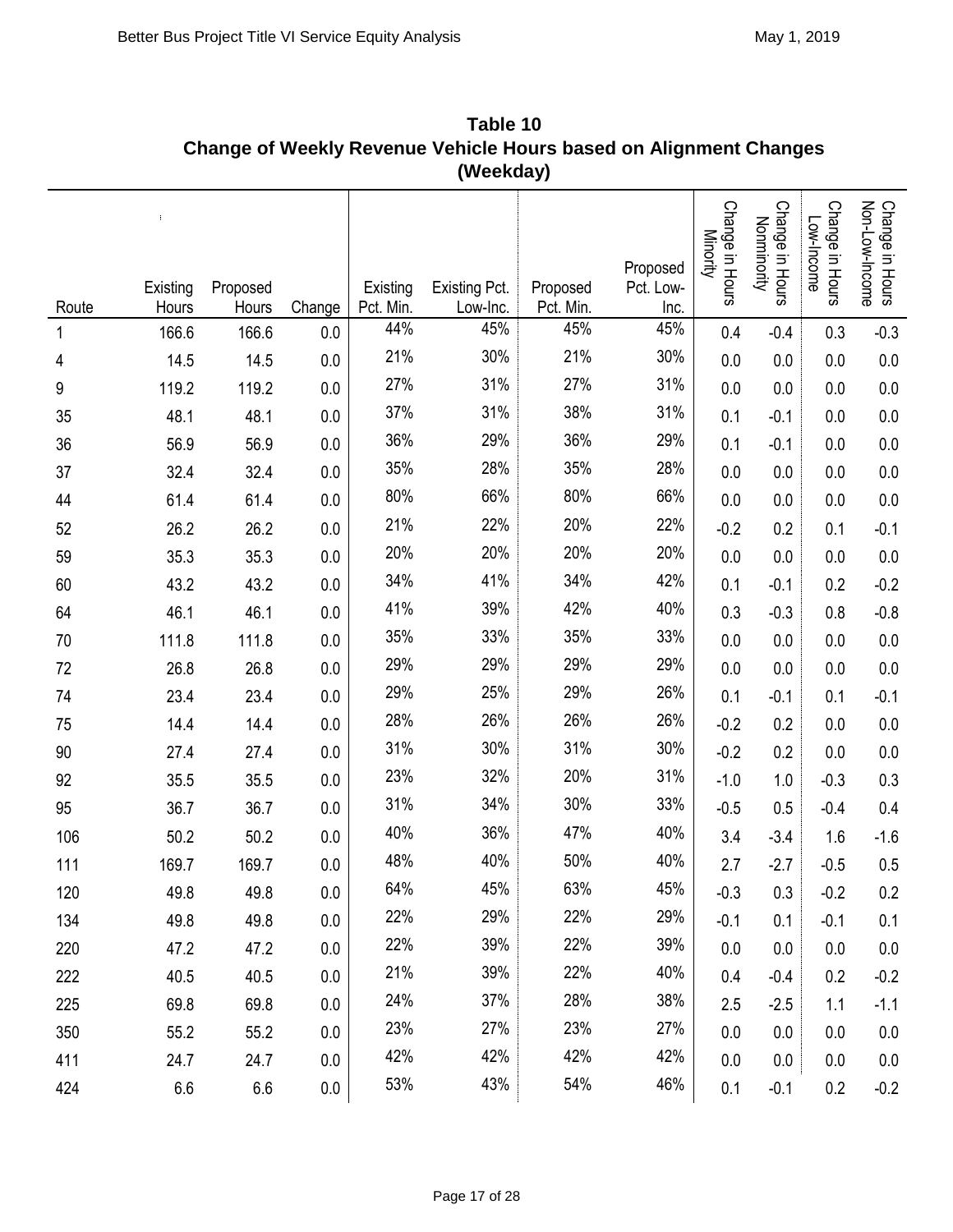| Route                 | Existing<br>Hours | Proposed<br>Hours | Change | Existing<br>Pct. Min. | <b>Existing Pct.</b><br>Low-Inc. | Proposed<br>Pct. Min. | Proposed<br>Pct. Low-<br>Inc. | <b>Change</b><br>Minority<br>in Hours | <b>Change</b><br>Nonminority<br>in Hours | <b>Change</b><br>Low-Income<br>in Hours | Non-Low-Income<br>Change in Hours |
|-----------------------|-------------------|-------------------|--------|-----------------------|----------------------------------|-----------------------|-------------------------------|---------------------------------------|------------------------------------------|-----------------------------------------|-----------------------------------|
| 428                   | 6.6               | 6.6               | 0.0    | 38%                   | 37%                              | 38%                   | 37%                           | 0.0                                   | 0.0                                      | 0.0                                     | 0.0                               |
| 435                   | 28.6              | 28.6              | 0.0    | 40%                   | 46%                              | 39%                   | 46%                           | $-0.4$                                | 0.4                                      | 0.3                                     | $-0.3$                            |
| 441                   | 34.4              | 34.4              | 0.0    | 42%                   | 47%                              | 42%                   | 47%                           | 0.0                                   | 0.0                                      | 0.0                                     | 0.0                               |
| 442                   | 48.8              | 48.8              | 0.0    | 43%                   | 47%                              | 43%                   | 47%                           | 0.0                                   | 0.0                                      | 0.0                                     | 0.0                               |
| 455                   | 47.7              | 47.7              | 0.0    | 48%                   | 49%                              | 48%                   | 49%                           | 0.0                                   | 0.0                                      | 0.0                                     | 0.0                               |
| 34/34E                | 143.5             | 143.5             | 0.0    | 33%                   | 32%                              | 36%                   | 33%                           | 2.9                                   | $-2.9$                                   | 1.2                                     | $-1.2$                            |
| 70A                   | 44.6              | 44.6              | 0.0    | 33%                   | 31%                              | 32%                   | 30%                           | $-0.6$                                | 0.6                                      | $-0.2$                                  | 0.2                               |
| SL <sub>2</sub> (742) | 70.0              | 70.0              | 0.0    | 30%                   | 30%                              | 30%                   | 30%                           | 0.0                                   | 0.0                                      | 0.0                                     | 0.0                               |
| <b>Daily Total</b>    |                   |                   |        |                       |                                  |                       |                               | 9.7                                   | $-9.7$                                   | 4.3                                     | $-4.3$                            |
| <b>Weekly Total</b>   |                   |                   |        |                       |                                  |                       |                               | 48.5                                  | $-48.5$                                  | 21.5                                    | $-21.5$                           |

Pct. = Percent. Min. = Minority. Low-Inc. = Low-Income.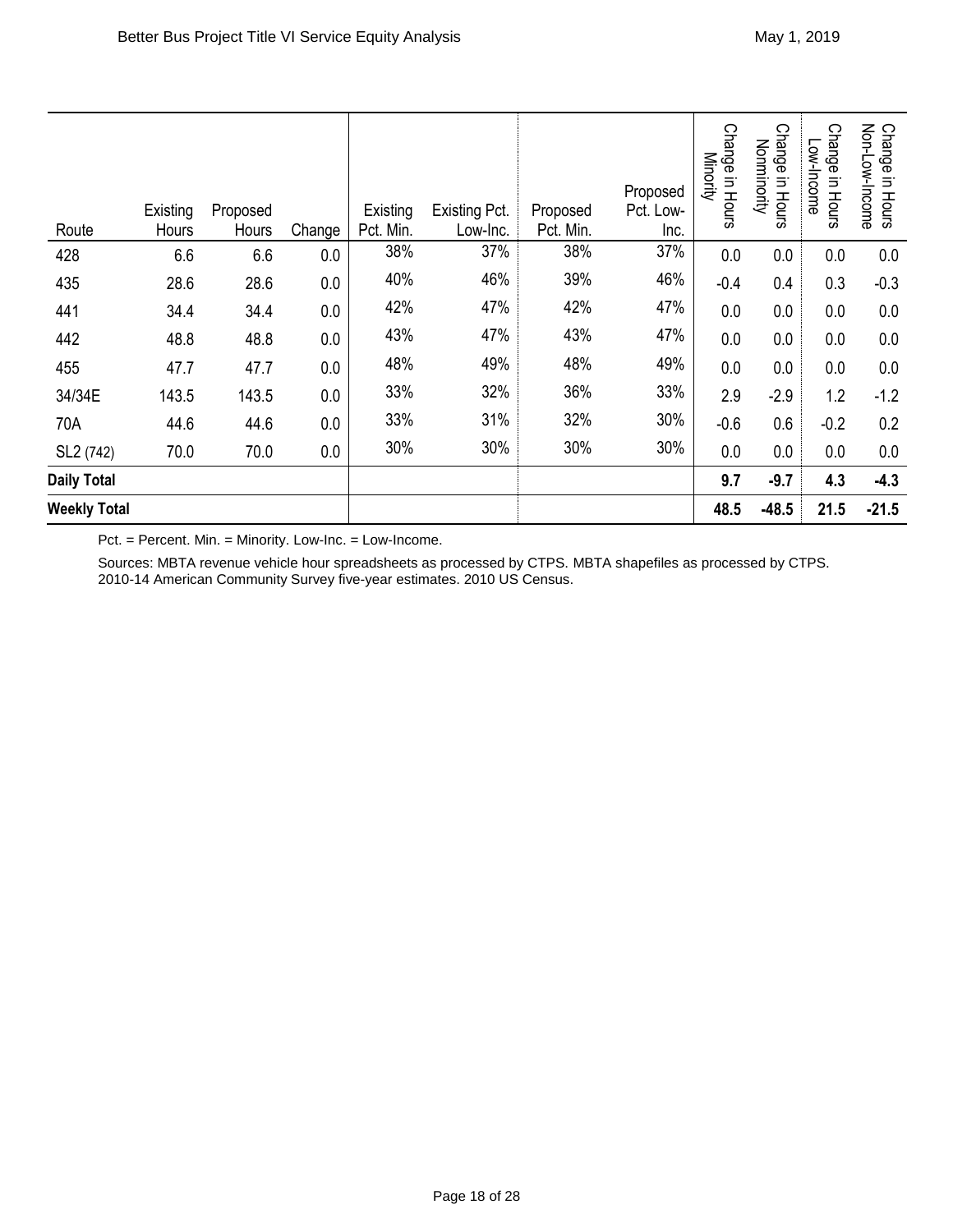|                    |                   |                   |         |                       | (Saturday)                |                       | Unange UI Weekly Revenue Venicle Hours Dased UIT Anghinent Unanges |                             |                                |                               |                                   |
|--------------------|-------------------|-------------------|---------|-----------------------|---------------------------|-----------------------|--------------------------------------------------------------------|-----------------------------|--------------------------------|-------------------------------|-----------------------------------|
| Route              | Existing<br>Hours | Proposed<br>Hours | Change  | Existing<br>Pct. Min. | Existing Pct.<br>Low-Inc. | Proposed<br>Pct. Min. | Proposed<br>Pct. Low-Inc.                                          | Change in Hours<br>Minority | Change in Hours<br>Nonminority | Change in Hours<br>Low-Income | Non-Low-Income<br>Change in Hours |
| 1                  | 152.0             | 152.0             | 0.0     | 44%                   | 45%                       | 45%                   | 45%                                                                | 0.4                         | $-0.4$                         | 0.2                           | $-0.2$                            |
| 9                  | 58.3              | 58.3              | 0.0     | 27%                   | 31%                       | 27%                   | 31%                                                                | 0.0                         | 0.0                            | 0.0                           | 0.0                               |
| 35                 | 27.9              | 27.9              | 0.0     | 37%                   | 31%                       | 38%                   | 31%                                                                | 0.0                         | 0.0                            | 0.0                           | 0.0                               |
| 36                 | 32.6              | 32.6              | 0.0     | 36%                   | 29%                       | 36%                   | 29%                                                                | 0.1                         | $-0.1$                         | 0.0                           | 0.0                               |
| 44                 | 47.6              | 47.6              | 0.0     | 80%                   | 66%                       | 80%                   | 66%                                                                | 0.0                         | 0.0                            | 0.0                           | 0.0                               |
| 59                 | 12.9              | 12.9              | 0.0     | 19%                   | 20%                       | 20%                   | 20%                                                                | 0.1                         | $-0.1$                         | 0.0                           | 0.0                               |
| 60                 | 34.0              | 34.0              | 0.0     | 34%                   | 42%                       | 34%                   | 42%                                                                | 0.0                         | 0.0                            | 0.1                           | $-0.1$                            |
| 64                 | 19.9              | 19.9              | 0.0     | 40%                   | 40%                       | 40%                   | 40%                                                                | 0.0                         | 0.0                            | 0.0                           | 0.0                               |
| 70                 | 84.8              | 84.8              | 0.0     | 35%                   | 33%                       | 35%                   | 33%                                                                | 0.0                         | 0.0                            | 0.0                           | 0.0                               |
| 74                 | 12.1              | 12.1              | 0.0     | 29%                   | 25%                       | 29%                   | 26%                                                                | 0.1                         | $-0.1$                         | 0.0                           | 0.0                               |
| 75                 | 11.4              | 11.4              | 0.0     | 28%                   | 26%                       | 26%                   | 26%                                                                | $-0.1$                      | 0.1                            | 0.0                           | 0.0                               |
| 90                 | 14.8              | 14.8              | 0.0     | 31%                   | 30%                       | 31%                   | 30%                                                                | $-0.1$                      | 0.1                            | 0.0                           | 0.0                               |
| 92                 | 23.9              | 23.9              | 0.0     | 23%                   | 32%                       | 20%                   | 31%                                                                | $-0.7$                      | 0.7                            | $-0.2$                        | 0.2                               |
| 95                 | 26.7              | 26.7              | 0.0     | 32%                   | 35%                       | 31%                   | 33%                                                                | $-0.5$                      | 0.5                            | $-0.3$                        | 0.3                               |
| 120                | 30.7              | 30.7              | 0.0     | 64%                   | 45%                       | 63%                   | 45%                                                                | $-0.2$                      | 0.2                            | $-0.1$                        | 0.1                               |
| 201                | 14.6              | 14.6              | 0.0     | 53%                   | 36%                       | 57%                   | 37%                                                                | 0.6                         | $-0.6$                         | 0.2                           | $-0.2$                            |
| 202                | 10.2              | 10.2              | 0.0     | 53%                   | 37%                       | 60%                   | 38%                                                                | 0.7                         | $-0.7$                         | 0.1                           | $-0.1$                            |
| 220                | 31.2              | 31.2              | 0.0     | 22%                   | 39%                       | 22%                   | 39%                                                                | 0.2                         | $-0.2$                         | 0.2                           | $-0.2$                            |
| 225                | 29.5              | 29.5              | $0.0\,$ | 24%                   | 37%                       | 28%                   | 38%                                                                | 1.1                         | $-1.1$                         | 0.4                           | $-0.4$                            |
| 350                | 31.6              | 31.6              | 0.0     | 23%                   | 27%                       | 23%                   | 27%                                                                | 0.0                         | 0.0                            | 0.0                           | 0.0                               |
| 34/34E             | 89.8              | 89.8              | 0.0     | 36%                   | 33%                       | 36%                   | 33%                                                                | $-0.2$                      | 0.2                            | $-0.2$                        | 0.2                               |
| 70A                | 36.8              | 36.8              | 0.0     | 33%                   | 31%                       | 32%                   | 30%                                                                | $-0.5$                      | 0.5                            | $-0.2$                        | 0.2                               |
| SL2 (742)          | 37.1              | 37.1              | 0.0     | 30%                   | 30%                       | 30%                   | 30%                                                                | 0.0                         | 0.0                            | 0.0                           | 0.0                               |
| <b>Daily Total</b> |                   |                   |         |                       |                           |                       |                                                                    | 1.0                         | $-1.0$                         | 0.2                           | $-0.2$                            |

**Table 11 Change of Weekly Revenue Vehicle Hours based on Alignment Changes** 

Pct. = Percent. Min. = Minority. Low-Inc. = Low-Income.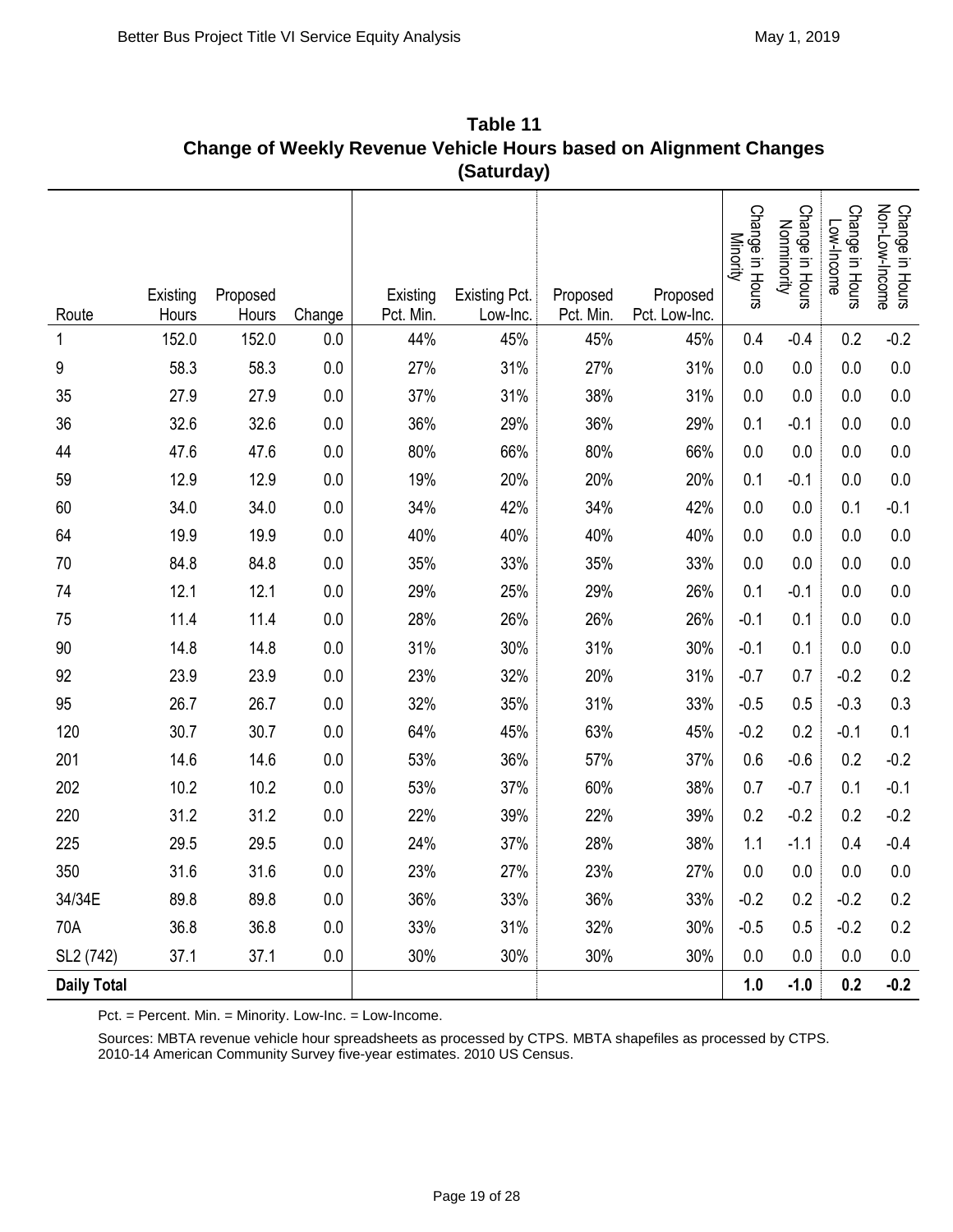|                    |                   |                   |         |           | (Sunday)                           |          |                                     |                             |                                |                               |                                   |
|--------------------|-------------------|-------------------|---------|-----------|------------------------------------|----------|-------------------------------------|-----------------------------|--------------------------------|-------------------------------|-----------------------------------|
| Route              | Existing<br>Hours | Proposed<br>Hours | Change  | Pct. Min. | Existing Existing Pct.<br>Low-Inc. | Proposed | Proposed<br>Pct. Min. Pct. Low-Inc. | Change in Hours<br>Minority | Change in Hours<br>Nonminority | Change in Hours<br>Low-Income | Change in Hours<br>Non-Low-Income |
| 1                  | 103.5             | 103.5             | 0.0     | 44%       | 45%                                | 45%      | 45%                                 | 0.3                         | $-0.3$                         | 0.2                           | $-0.2$                            |
| 9                  | 37.0              | 37.0              | 0.0     | 27%       | 31%                                | 27%      | 31%                                 | 0.0                         | 0.0                            | 0.0                           | 0.0                               |
| 35                 | 10.1              | 10.1              | 0.0     | 37%       | 31%                                | 37%      | 31%                                 | 0.0                         | 0.0                            | 0.0                           | 0.0                               |
| 36                 | 32.2              | 32.2              | 0.0     | 36%       | 29%                                | 36%      | 29%                                 | 0.1                         | $-0.1$                         | 0.0                           | 0.0                               |
| 44                 | 19.3              | 19.3              | $0.0\,$ | 80%       | 66%                                | 80%      | 66%                                 | 0.0                         | 0.0                            | 0.0                           | 0.0                               |
| 59                 | 11.3              | 11.3              | 0.0     | 19%       | 20%                                | 20%      | 20%                                 | 0.0                         | 0.0                            | 0.0                           | 0.0                               |
| 60                 | 16.1              | 16.1              | 0.0     | 34%       | 42%                                | 34%      | 42%                                 | 0.0                         | 0.0                            | 0.0                           | 0.0                               |
| 64                 | 10.7              | 10.7              | 0.0     | 40%       | 40%                                | 40%      | 40%                                 | 0.0                         | 0.0                            | 0.0                           | 0.0                               |
| 70                 | 79.1              | 79.1              | $0.0\,$ | 35%       | 33%                                | 35%      | 33%                                 | 0.0                         | 0.0                            | 0.0                           | 0.0                               |
| 89                 | 15.3              | 15.3              | 0.0     | 33%       | 33%                                | 31%      | 32%                                 | $-0.3$                      | 0.3                            | $-0.2$                        | 0.2                               |
| 90                 | 7.7               | 7.7               | 0.0     | 31%       | 30%                                | 31%      | 30%                                 | 0.0                         | 0.0                            | 0.0                           | 0.0                               |
| 95                 | 11.2              | 11.2              | 0.0     | 32%       | 35%                                | 31%      | 33%                                 | $-0.2$                      | 0.2                            | $-0.1$                        | 0.1                               |
| 120                | 19.3              | 19.3              | 0.0     | 64%       | 45%                                | 63%      | 45%                                 | $-0.1$                      | 0.1                            | $-0.1$                        | 0.1                               |
| 201                | 7.2               | 7.2               | 0.0     | 56%       | 36%                                | 57%      | 37%                                 | 0.1                         | $-0.1$                         | 0.1                           | $-0.1$                            |
| 202                | 4.0               | 4.0               | 0.0     | 55%       | 36%                                | 60%      | 38%                                 | 0.2                         | $-0.2$                         | 0.1                           | $-0.1$                            |
| 350                | 19.6              | 19.6              | 0.0     | 23%       | 27%                                | 23%      | 27%                                 | 0.0                         | 0.0                            | 0.0                           | 0.0                               |
| 34/34E             | 59.0              | 59.0              | 0.0     | 38%       | 34%                                | 37%      | 34%                                 | $-0.2$                      | 0.2                            | $-0.2$                        | 0.2                               |
| SL2 (742)          | 35.0              | 35.0              | 0.0     | 30%       | 30%                                | 30%      | 30%                                 | $0.0\,$                     | 0.0                            | 0.0                           | 0.0                               |
| <b>Daily Total</b> |                   |                   |         |           |                                    |          |                                     | 0.0                         | 0.0                            | $-0.2$                        | 0.2                               |

**Table 12 Change of Weekly Revenue Vehicle Hours based on Alignment Changes** 

Pct. = Percent. Min. = Minority. Low-Inc. = Low-Income.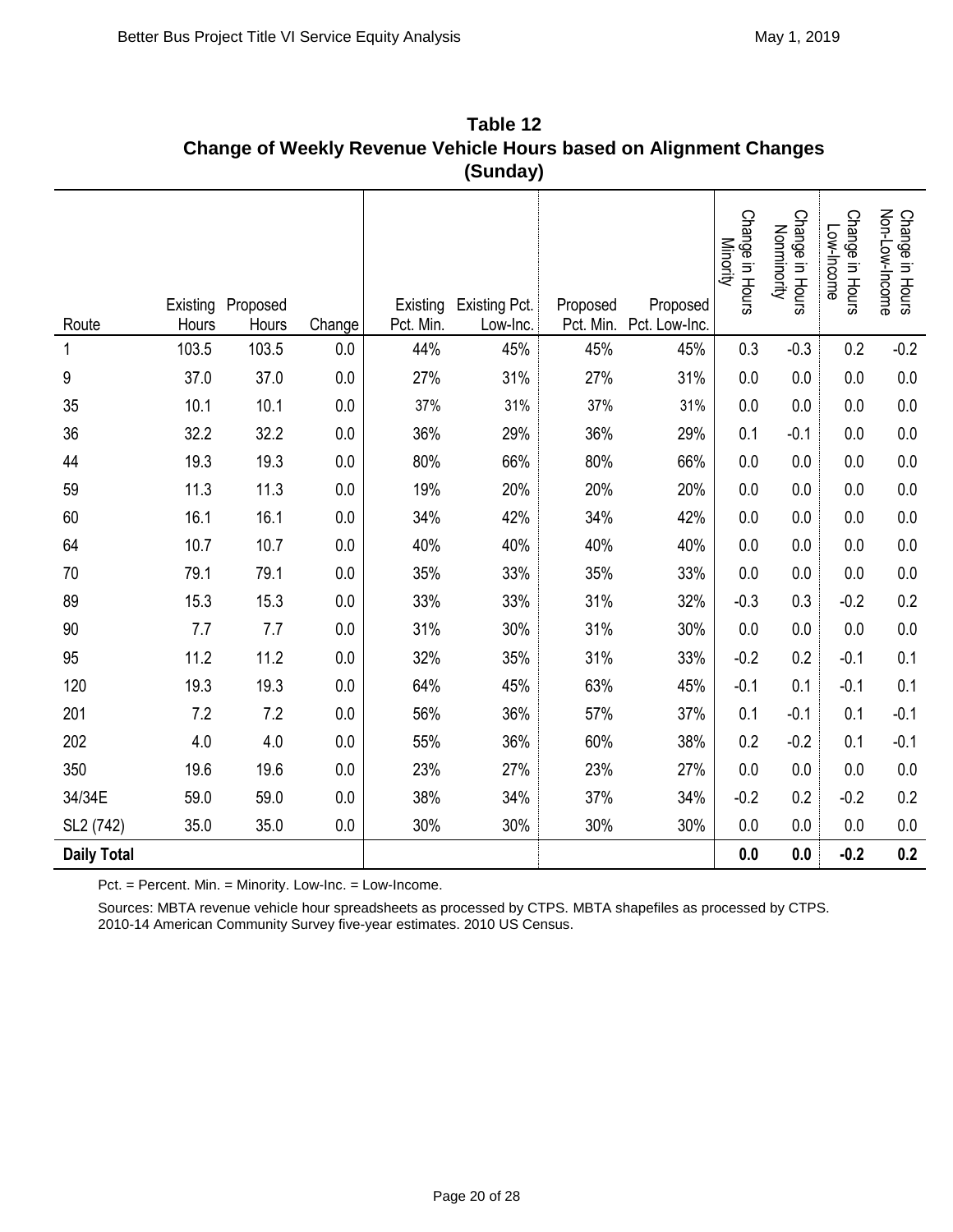|        |                   |                   |                   |              |                  |                             |                  |              |                 | <b>Bus Operator Equivalents</b> |                      |                       |                           |                   |                      |                          |                           |                   |                      |                       |                          |
|--------|-------------------|-------------------|-------------------|--------------|------------------|-----------------------------|------------------|--------------|-----------------|---------------------------------|----------------------|-----------------------|---------------------------|-------------------|----------------------|--------------------------|---------------------------|-------------------|----------------------|-----------------------|--------------------------|
| Route  | WD Increase (RVH) | SA Increase (RVH) | SU Increase (RVH) | WD: Pct. Min | WD: Pct. Low-Inc | SA: Pct. Min                | SA: Pct. Low-Inc | SU: Pct. Min | SU Pct. Low-Inc | WD: Min. Increase               | WD: Nonmin. Increase | WD: Low-Inc. Increase | WD: Non-Low-Inc. Increase | SA: Min. Increase | SA: Nonmin. Increase | SA: Low-Inc.<br>Increase | SA: Non-Low-Inc. Increase | SU: Min. Increase | SU. Nonmin. Increase | SU: Low-Inc. Increase | SU: Non-Low-Inc. Incease |
| 1      | 4.1               | 6.9               | 4.1               | 45%          | 45%              | 45%                         | 45%              | 45%          | 45%             | 1.9                             | 2.3                  | 1.9                   | 2.3                       | 3.1               | 3.8                  | 3.2                      | 3.8                       | 1.8               | 2.3                  | 1.9                   | 2.2                      |
| 7      | 0.7               | 0.4               | <b>NA</b>         | 17%          | 27%              | 17%                         | 27%              | <b>NA</b>    | NА              | 0.1                             | 0.6                  | 0.2                   | 0.5                       | 0.1               | 0.4                  | 0.1                      | 0.3                       | <b>NA</b>         | <b>NA</b>            | <b>NA</b>             | <b>NA</b>                |
| 9      | 1.9               | 2.0               | 2.2               | 27%          | 31%              | 27%                         | 31%              | 27%          | 31%             | 0.5                             | 1.4                  | 0.6                   | 1.3                       | 0.5               | 1.5                  | 0.6                      | 1.4                       | 0.6               | 1.6                  | 0.7                   | 1.5                      |
| 15     | 11.6              | 16.4              | 9.2               | 82%          | 57%              | 81%                         | 55%              | 81%          | 55%             | 9.5                             | 2.1                  | 6.6                   | 5.0                       | 13.2              | 3.2                  | 9.1                      | 7.3                       | 7.4               | 1.8                  | 5.1                   | 4.1                      |
| 16     | 1.9               | 0.5               | 3.0               | 74%          | 55%              | 78%                         | 53%              | 78%          | 53%             | 1.4                             | 0.5                  | 1.1                   | 0.9                       | 0.4               | 0.1                  | 0.2                      | 0.2                       | 2.4               | 0.7                  | 1.6                   | 1.4                      |
| 21     | 3.5               | 2.3               | 0.3               | 82%          | 46%              | 82%                         | 46%              | 82%          | 46%             | 2.9                             | 0.6                  | 1.6                   | 1.9                       | 1.9               | 0.4                  | 1.0                      | 1.2                       | 0.2               | 0.0                  | 0.1                   | 0.1                      |
| 22     | 6.1               | 7.6               | 4.8               | 81%          | 60%              | 81%                         | 60%              | 81%          | 60%             | 5.0                             | 1.2                  | 3.7                   | 2.4                       | 6.1               | 1.4                  | 4.6                      | 3.0                       | 3.9               | 0.9                  | 2.9                   | 1.9                      |
| 23     | 4.6               | 5.1               | 6.3               | 84%          | 61%              | 84%                         | 61%              | 84%          | 61%             | 3.9                             | 0.7                  | 2.8                   | 1.8                       | 4.3               | 0.8                  | 3.1                      | 2.0                       | 5.3               | 1.0                  | 3.8                   | 2.5                      |
| 28     | 7.1               | 2.0               | 5.9               | 88%          | 64%              | 88%                         | 64%              | 88%          | 64%             | 6.3                             | 0.9                  | 4.6                   | 2.6                       | 1.7               | 0.2                  | 1.3                      | 0.7                       | 5.1               | 0.7                  | 3.7                   | 2.1                      |
| 31     | 1.8               | 0.7               | 0.2               | 85%          | 49%              | 85%                         | 49%              | 85%          | 49%             | 1.5                             | 0.3                  | 0.9                   | 0.9                       | 0.6               | 0.1                  | 0.3                      | 0.4                       | 0.1               | 0.0                  | 0.1                   | 0.1                      |
| 32     | 4.3               | 2.7               | 0.5               | 67%          | 37%              | 66%                         | 37%              | 67%          | 37%             | 2.9                             | 1.4                  | 1.6                   | 2.7                       | 1.8               | 0.9                  | 1.0                      | 1.7                       | 0.3               | 0.2                  | 0.2                   | 0.3                      |
| 34/34E | 5.1               | 2.0               | 0.9               | 36%          | 33%              | 36%                         | 33%              | 37%          | 34%             | 1.8                             | 3.3                  | 1.7                   | 3.4                       | 0.7               | 1.3                  | 0.7                      | 1.4                       | 0.4               | 0.6                  | 0.3                   | 0.6                      |
| 35     | 2.4               | 0.7               | 4.3               | 38%          | 31%              | 38%                         | 31%              | 37%          | 31%             | 0.9                             | 1.5                  | 0.7                   | 1.6                       | 0.3               | 0.5                  | 0.2                      | 0.5                       | 1.6               | 2.7                  | 1.3                   | 3.0                      |
| 36     | 2.4               | 0.7               | 4.3               | 36%          | 29%              | 36%                         | 29%              | 36%          | 29%             | 0.8                             | 1.5                  | 0.7                   | 1.7                       | 0.3               | 0.5                  | 0.2                      | 0.5                       | 1.6               | 2.7                  | 1.3                   | 3.0                      |
| 37     | 2.4               | 0.7               | NA                | 35%          | 28%              | 36%                         | 29%              | <b>NA</b>    | <b>NA</b>       | 0.8                             | 1.5                  | 0.7                   | 1.7                       | 0.3               | 0.5                  | 0.2                      | 0.5                       | <b>NA</b>         | <b>NA</b>            | <b>NA</b>             | <b>NA</b>                |
| 39     | 6.6               | 7.8               | 7.1               | 36%          | 41%              | 36%                         | 41%              | 36%          | 41%             | 2.4                             | 4.2                  | 2.7                   | 3.9                       | 2.8               | 5.0                  | 3.2                      | 4.6                       | 2.6               | 4.6                  | 2.9                   | 4.2                      |
| 44     | 0.6               | 1.1               | 0.5               | 80%          | 66%              | 80%                         | 66%              | 80%          | 66%             | 0.5                             | 0.1                  | 0.4                   | 0.2                       | 0.9               | 0.2                  | 0.7                      | 0.4                       | 0.4               | 0.1                  | 0.4                   | 0.2                      |
| 47     | 7.4               | 2.3               | 3.3               | 49%          | 52%              | 49%                         | 52%              | 49%          | 52%             | 3.6                             | 3.8                  | 3.9                   | 3.5                       | 1.1               | 1.2                  | 1.2                      | 1.1                       | 1.6               | 1.7                  | 1.7                   | 1.6                      |
| 57     | 2.5               | 1.8               | 0.1               | 34%          | 46%              | 34%                         | 46%              | 34%          | 46%             | 0.9                             | 1.6                  | 1.1                   | 1.4                       | 0.6               | 1.2                  | 0.8                      | 1.0                       | 0.0               | 0.1                  | 0.0                   | 0.0                      |
| 66     | 15.0              | 3.7               | 6.1               | 42%          | 46%              | 42%                         | 46%              | 42%          | 46%             | 6.4                             | 8.6                  | 6.8                   | 8.2                       | 1.6               | 2.1                  | 1.7                      | 2.0                       | 2.6               | 3.5                  | 2.8                   | 3.3                      |
| 70     | 1.8               | 1.7               | 1.0               | 35%          | 33%              | 35%                         | 33%              | 35%          | 33%             | 0.6                             | 1.2                  | 0.6                   | 1.2                       | 0.6               | 1.1                  | 0.5                      | 1.1                       | 0.3               | 0.6                  | 0.3                   | 0.7                      |
| 70A    | 1.8               | 1.7               | 1.0               | 32%          | 30%              | 32%                         | 30%              | 32%          | 30%             | 0.6                             | 1.2                  | 0.5                   | 1.3                       | 0.5               | 1.1                  | 0.5                      | 1.2                       | 0.3               | 0.7                  | 0.3                   | 0.7                      |
| 71     | 5.5               | 6.4               | 20.3              | 25%          | 26%              | 25%                         | 26%              | 25%          | 25%             | 1.4                             | 4.2                  | 1.4                   | 4.1                       | 1.6               | 4.8                  | 1.6                      | 4.7                       | 5.0               | 15.3                 | 5.2                   | 15.1                     |
| 73     | 5.1               | 4.5               | 16.2              |              |                  | 25% 27% 25% 27% 24% 27%     |                  |              |                 | 1.2                             | 3.8                  | 1.4                   | 3.7                       | 1.1               | 3.4                  | 1.2                      | 3.3                       |                   | 4.0 12.2             | 4.3                   | 11.9                     |
| 77     | 4.5               | 1.6               | 2.2               |              |                  | 24% 27% 24% 27%             |                  |              | 24% 27%         | 1.1                             | 3.4                  | 1.2                   | 3.3                       | 0.4               | 1.2                  | 0.4                      | 1.2                       | 0.5               | 1.7                  | 0.6                   | 1.6                      |
| 86     | 1.4               | 4.9               | 1.6               |              |                  | 33% 39% 33% 39%             |                  |              | 33% 39%         | 0.5                             | 0.9                  | 0.5                   | 0.8                       | 1.6               | 3.3                  | 1.9                      | 3.0                       | 0.5               | 1.1                  | 0.6                   | 1.0                      |
| 87     | 1.5               | 0.6               | 0.3               |              | 25% 30%          |                             | 25% 30%          |              | 26% 30%         | 0.4                             | 1.1                  | 0.5                   | 1.0                       | 0.2               | 0.5                  | 0.2                      | 0.4                       | 0.1               | 0.2                  | 0.1                   | 0.2                      |
| 88     | 0.3               | 0.5               | 1.0               |              | 27% 31%          |                             | 27% 31%          |              | 27% 31%         | 0.1                             | 0.2                  | 0.1                   | 0.2                       | 0.1               | 0.4                  | 0.2                      | 0.3                       | 0.3               | 0.7                  | 0.3                   | 0.7                      |
| 89     | 1.1               | 0.6               | 2.8               |              | 31% 32%          | 31% 32%                     |                  |              | 31% 32%         | 0.4                             | 0.8                  | 0.4                   | 0.8                       | 0.2               | 0.4                  | 0.2                      | 0.4                       | 0.9               | 1.9                  | 0.9                   | 1.9                      |
| 93     | 2.7               | 2.0               | 0.9               |              | 24% 32%          |                             | 23% 32%          |              | 23% 32%         | 0.6                             | 2.0                  | 0.9                   | 1.8                       | 0.5               | 1.6                  | 0.6                      | 1.4                       | 0.2               | 0.7                  | 0.3                   | 0.6                      |
| 101    | 2.5               | 3.5               | 12.5              |              | 39% 37%          | 39% 37%                     |                  |              | 39% 37%         | 1.0                             | 1.6                  | 0.9                   | 1.6                       | 1.4               | 2.2                  | 1.3                      | 2.2                       | 4.8               | 7.7                  | 4.7                   | 7.9                      |
| 104    | 3.6               | 2.1               | 7.1               | 49%          | 42%              | 49% 42%                     |                  |              | 49% 42%         | 1.7                             | 1.8                  | 1.5                   | 2.1                       | 1.0               | 1.1                  | 0.9                      | 1.2                       | 3.5               | 3.7                  | 3.0                   | 4.2                      |
| 109    | 7.8               | 1.7               | 6.6               |              | 44% 41%          |                             | 44% 41%          |              | 44% 41%         | 3.4                             | 4.3                  | 3.2                   | 4.6                       | 0.7               | 0.9                  | 0.7                      | 1.0                       | 2.9               | 3.7                  | 2.7                   | 3.9                      |
| 110    | 1.9               | 3.0               | 7.5               |              |                  | 46% 45% 46% 45%             |                  |              | 46% 45%         | 0.9                             | 1.0                  | 0.8                   | 1.0                       | 1.4               | 1.6                  | 1.3                      | 1.6                       | 3.5               | 4.1                  | 3.4                   | 4.1                      |
| 111    | 7.3               | 0.5               |                   |              |                  | 1.9 50% 40% 50% 40% 50% 40% |                  |              |                 | 3.6                             | 3.7                  | 2.9                   | 4.4                       | 0.2               | 0.2                  | 0.2                      | 0.3                       | 1.0               | 1.0                  | 0.8                   | 1.2                      |

**Table 13 Change of Daily Revenue Vehicle Hours from the Addition of 30 Full-Time**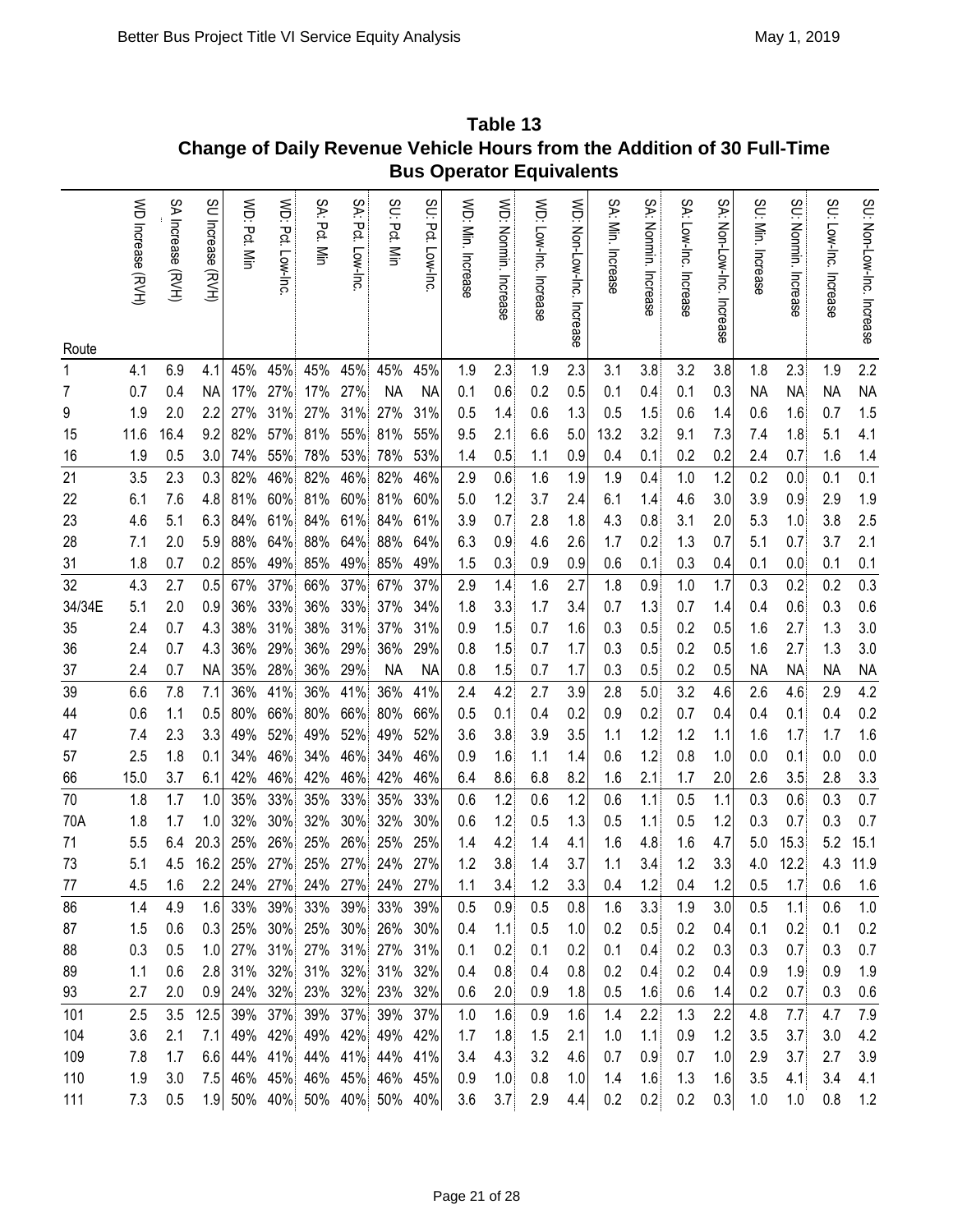|                 | WD Increase (RVH) | SA Increase (RVH) | <b>SU Increase</b><br><b>EVH)</b> | $\mathsf{S}$<br>Pct. Min | $\mathsf{M}$<br>Pct. Low-Inc | Ş<br>Pct. Min | SA:<br>Pct. Low-Inc | SU Pct. Mir | SJ.<br>Pd.<br>Low-Inc | VVD: Min.<br>Increase | $\lessgtr$<br>Nonmin. Increase | $\leq$<br>Low-Inc.<br>Increase | WD: Non-Low-Inc. Increase | SA: Min. Increase | Şξ<br>Nonmin. Increase | ŠΑ.<br>Low-Inc. Increase | SA:<br>Non-Low-Inc.<br>Increase | SU: Min. Increase | SU: Nonmin. Increase | SU: Low-Inc. Increase | SU: Non-Low-Inc. Increase |
|-----------------|-------------------|-------------------|-----------------------------------|--------------------------|------------------------------|---------------|---------------------|-------------|-----------------------|-----------------------|--------------------------------|--------------------------------|---------------------------|-------------------|------------------------|--------------------------|---------------------------------|-------------------|----------------------|-----------------------|---------------------------|
| Route           |                   |                   |                                   |                          |                              |               |                     |             |                       |                       |                                |                                |                           |                   |                        |                          |                                 |                   |                      |                       |                           |
| 116             | 5.6               | 4.3               | 6.7                               | 65%                      | 47%                          | 65%           | 47%                 | 65%         | 47%                   | 3.6                   | 2.0                            | 2.6                            | 2.9                       | 2.8               | 1.5                    | 2.0                      | 2.3                             | 4.3               | 2.4                  | 3.2                   | 3.6                       |
| 117             | 5.6               | 4.3               | 6.7                               | 56%                      | 42%                          | 56%           | 42%                 | 56%         | 42%                   | 3.1                   | 2.4                            | 2.3                            | 3.2                       | 2.4               | 1.9                    | 1.8                      | 2.5                             | 3.8               | 2.9                  | 2.8                   | 3.9                       |
| 220             | 0.5               | 2.0               | 0.9                               | 22%                      | 39%                          | 22%           | 39%                 | 22%         | 39%                   | 0.1                   | 0.4                            | 0.2                            | 0.3                       | 0.4               | 1.5                    | 0.8                      | 1.2                             | 0.2               | 0.7                  | 0.3                   | 0.5                       |
| 221             | 0.5               | <b>NA</b>         | <b>NA</b>                         | 26%                      | 42%                          | <b>NA</b>     | <b>NA</b>           | <b>NA</b>   | <b>NA</b>             | 0.1                   | 0.4                            | 0.2                            | 0.3                       | <b>NA</b>         | <b>NA</b>              | <b>NA</b>                | <b>NA</b>                       | <b>NA</b>         | <b>NA</b>            | <b>NA</b>             | <b>NA</b>                 |
| 222             | 0.5               | 2.0               | 0.9                               | 22%                      | 40%                          | 22%           | 40%                 | 22%         | 40%                   | 0.1                   | 0.4                            | 0.2                            | 0.3                       | 0.4               | 1.5                    | 0.8                      | 1.2                             | 0.2               | 0.7                  | 0.3                   | 0.5                       |
| 441             | 2.3               | 1.9               | 2.9                               | 42%                      | 47%                          | 37%           | 46%                 | 37%         | 46%                   | 1.0                   | 1.3                            | 1.1                            | 1.2                       | 0.7               | 1.2                    | 0.9                      | 1.1                             | 1.1               | 1.8                  | 1.3                   | 1.6                       |
| 442             | 2.3               | 1.9               | 2.9                               | 43%                      | 47%                          | 38%           | 45%                 | 43%         | 47%                   | 1.0                   | 1.3                            | 1.1                            | 1.2                       | 0.7               | 1.2                    | 0.9                      | 1.1                             | 1.3               | 1.7                  | 1.4                   | 1.5                       |
| SL <sub>1</sub> | 3.6               | 0.5               | 3.0                               | 32%                      | 30%                          | 32%           | 30%                 | 32%         | 30%                   | 1.1                   | 2.5                            | 1.1                            | 2.5                       | 0.2               | 0.3                    | 0.1                      | 0.3                             | 1.0               | 2.1                  | 0.9                   | 2.1                       |
| SL <sub>2</sub> | 1.6               | 1.3               | 2.1                               | 30%                      | 30%                          | 30%           | 30%                 | 30%         | 30%                   | 0.5                   | 1.1                            | 0.5                            | 1.1                       | 0.4               | 0.9                    | 0.4                      | 0.9                             | 0.6               | 1.5                  | 0.6                   | 1.5                       |
| SL <sub>3</sub> | 3.4               | 3.1               | 4.3                               | 66%                      | 41%                          | 66%           | 41%                 | 66%         | 41%                   | 2.3                   | 1.2                            | 1.4                            | 2.0                       | 2.1               | 1.0                    | 1.3                      | 1.9                             | 2.9               | 1.5                  | 1.8                   | 2.6                       |
| SL <sub>4</sub> | 2.3               | 2.2               | 1.9                               | 60%                      | 50%                          | 60%           | 50%                 | 60%         | 50%                   | 1.4                   | 0.9                            | 1.2                            | 1.1                       | 1.3               | 0.9                    | 1.1                      | 1.1                             | 1.2               | 0.8                  | 1.0                   | 1.0                       |
| SL <sub>5</sub> | 2.6               | 6.5               | 4.7                               | 59%                      | 50%                          | 59%           | 50%                 | 59%         | 50%                   | 1.6                   | 1.1                            | 1.3                            | 1.3                       | 3.8               | 2.6                    | 3.2                      | 3.2                             | 2.8               | 1.9                  | 2.3                   | 2.4                       |
| <b>Total</b>    |                   |                   |                                   |                          |                              |               |                     |             |                       | 87                    | 85                             | 74                             | 98                        | 69                | 64                     | 59                       | 74                              | 85                | 98                   | 74                    | 109                       |
| Weekly          |                   |                   |                                   |                          |                              |               |                     |             |                       | 436                   | 423                            | 371                            | 488                       | 69                | 64                     | 59                       | 74                              | 85                | 98                   | 74                    | 109                       |

Notes: NA indicates that there is no scheduled service for the given route-day of the week pair. Hours added to routes in corridors (such as the 441/442) were evenly split between the routes in the corridor (for example, 50 percent of the 4.6 weekday hours provided to the 441/442 corrdidor were attributed to Route 441).

WD = Weekday. SA = Saturday. SU = Sunday. Pct. = Percent. Min. = Minority. Low-Inc. = Low-Income.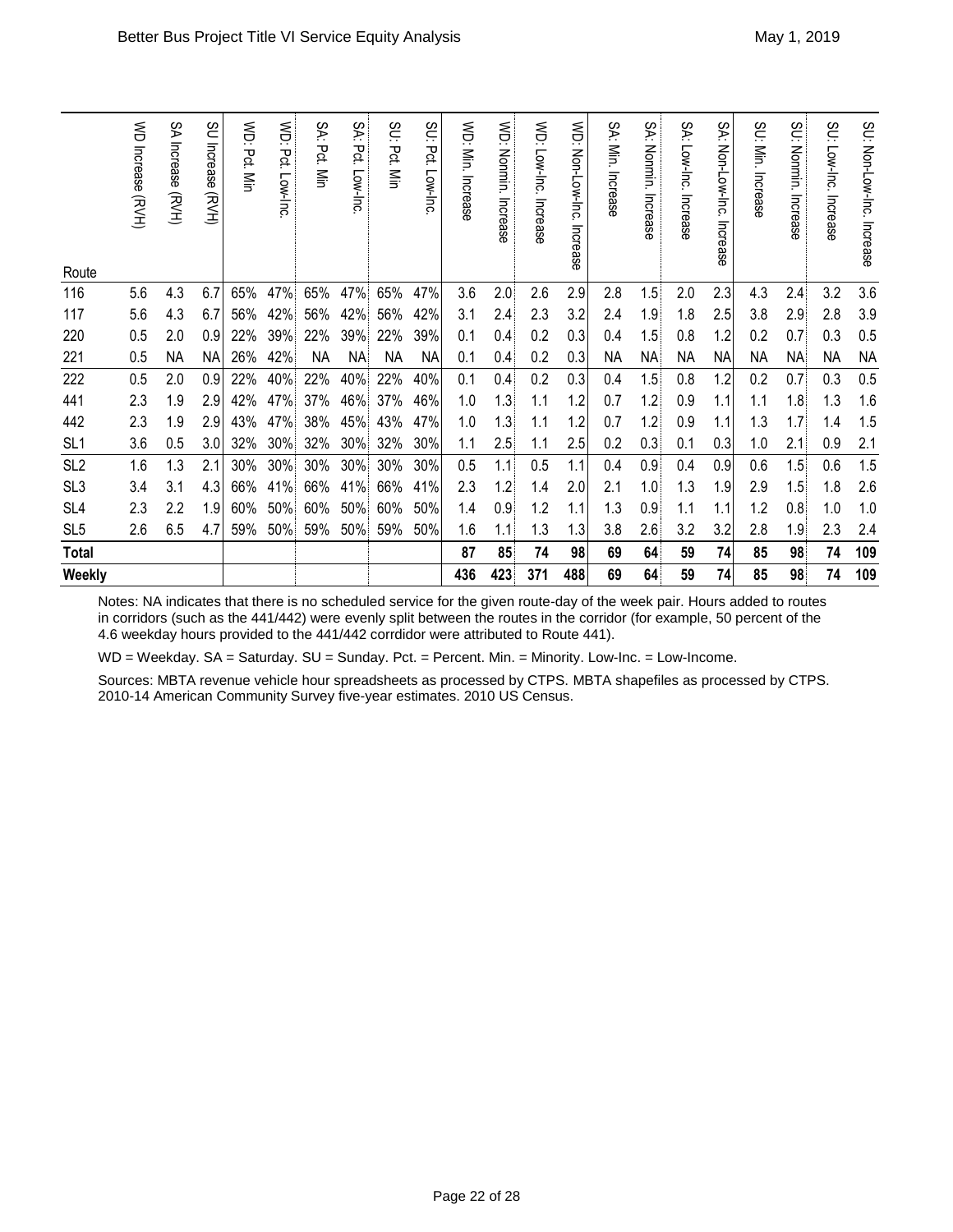|          |                                   | סוומוושל טו האווט |                   |                     |            |              | <b>Bus Operator Equivalents (Based on Survey Data)</b> | יטופ                    |                       |                           |                   |                      |                       |                           |                   |                      |                       |                           |
|----------|-----------------------------------|-------------------|-------------------|---------------------|------------|--------------|--------------------------------------------------------|-------------------------|-----------------------|---------------------------|-------------------|----------------------|-----------------------|---------------------------|-------------------|----------------------|-----------------------|---------------------------|
| Route    | Value in Survey<br>(if different) | WD Increase (RVH) | SA Increase (RVH) | SU Increase<br>ENH) | Pct. Min   | Pct. Low-Inc | WD: Min. Increase                                      | WD: Nonmin.<br>Increase | WD: Low-Inc. Increase | WD: Non-Low-Inc. Increase | SA: Min. Increase | SA: Nonmin. Increase | SA: Low-Inc. Increase | SA: Non-Low-Inc. Increase | SU: Min. Increase | SU: Nonmin. Increase | SU. Low-Inc. Increase | SU: Non-Low-Inc. Increase |
| 1        |                                   | 4.1               | 6.9               | 4.1                 | 37%        | 34%          | 1.5                                                    | 2.6                     | 1.4                   | $\overline{2.7}$          | 2.5               | 4.4                  | 2.4                   | 4.6                       | 1.5               | 2.6                  | 1.4                   | $\overline{2.7}$          |
| 7        |                                   | 0.7               | 0.4               | <b>NA</b>           | 9%         | 6%           | 0.1                                                    | 0.6                     | 0.0                   | 0.6                       | 0.0               | 0.4                  | 0.0                   | 0.4                       | <b>NA</b>         | <b>NA</b>            | <b>NA</b>             | <b>NA</b>                 |
| 9        |                                   | 1.9               | 2.0               | 2.2                 | 11%        | 15%          | 0.2                                                    | 1.7                     | 0.3                   | 1.6                       | 0.2               | 1.8                  | 0.3                   | 1.7                       | 0.2               | 1.9                  | 0.3                   | 1.9                       |
| 15       |                                   | 11.6              | 16.4              | 9.2                 | 75%        | 67%          | 8.8                                                    | 2.9                     | 7.8                   | 3.8                       | 12.3              | 4.0                  | 11.0                  | 5.4                       | 6.9               | 2.3                  | 6.2                   | 3.0                       |
| 16       |                                   | 1.9               | 0.5               | 3.0                 | 74%        | 50%          | 1.4                                                    | 0.5                     | 1.0                   | 1.0                       | 0.3               | 0.1                  | 0.2                   | 0.2                       | 2.2               | 0.8                  | 1.5                   | 1.5                       |
| 21       |                                   | $\overline{3.5}$  | 2.3               | 0.3                 | 87%        | 48%          | 3.1                                                    | 0.5                     | 1.7                   | 1.8                       | 2.0               | 0.3                  | 1.1                   | 1.2                       | $\overline{0.2}$  | 0.0                  | 0.1                   | 0.1                       |
| 22       | 22 and 29                         | 6.1               | 7.6               | 4.8                 | 91%        | 70%          | 5.6                                                    | 0.6                     | 4.3                   | 1.9                       | 6.9               | 0.7                  | 5.3                   | 2.3                       | 4.3               | 0.4                  | 3.3                   | 1.4                       |
| 23       |                                   | 4.6               | 5.1               | 6.3                 | 85%        | 59%          | 3.9                                                    | 0.7                     | 2.7                   | 1.9                       | 4.3               | 0.8                  | 3.0                   | 2.1                       | 5.4               | 1.0                  | 3.7                   | 2.6                       |
| 28       |                                   | 7.1               | 2.0               | 5.9                 | 92%        | 65%          | 6.6                                                    | 0.6                     | 4.6                   | 2.5                       | 1.8               | 0.2                  | 1.3                   | 0.7                       | 5.4               | 0.5                  | 3.8                   | 2.0                       |
| 31       |                                   | 1.8               | 0.7               | 0.2                 | 93%        | 58%          | 1.7                                                    | 0.1                     | 1.0                   | 0.8                       | 0.6               | 0.1                  | 0.4                   | 0.3                       | 0.2               | 0.0                  | 0.1                   | 0.1                       |
| 32       |                                   | 4.3               | 2.7               | 0.5                 | 76%        | 43%          | 3.3                                                    | 1.1                     | 1.8                   | 2.5                       | 2.1               | 0.7                  | 1.2                   | 1.6                       | 0.3               | 0.1                  | 0.2                   | 0.3                       |
| 34/34E   |                                   | 5.1               | 2.0               | 0.9                 | 42%        | 37%          | 2.1                                                    | 3.0                     | 1.9                   | 3.2                       | 0.8               | 1.2                  | 0.7                   | 1.3                       | 0.4               | 0.6                  | 0.3<br>1.0            | 0.6<br>3.3                |
| 35       |                                   | 2.4<br>2.4        | 0.7<br>0.7        | 4.3<br>4.3          | 33%<br>37% | 24%<br>33%   | 0.8<br>0.9                                             | 1.6<br>1.5              | 0.6<br>0.8            | 1.8<br>1.6                | 0.2<br>0.3        | 0.5<br>0.5           | 0.2<br>0.2            | 0.6<br>0.5                | 1.4<br>1.6        | 2.9<br>2.7           | 1.4                   | 2.9                       |
| 36<br>37 |                                   | 2.4               | 0.7               | <b>NA</b>           | 32%        | 31%          | 0.8                                                    | 1.6                     | 0.7                   | 1.6                       | 0.2               | 0.5                  | 0.2                   | 0.5                       | <b>NA</b>         | <b>NA</b>            | <b>NA</b>             | <b>NA</b>                 |
| 39       |                                   | 6.6               | 7.8               | 7.1                 | 36%        | 27%          | 2.4                                                    | 4.2                     | 1.8                   | 4.8                       | 2.8               | 5.0                  | 2.1                   | 5.6                       | 2.6               | 4.6                  | $\overline{2.0}$      | 5.2                       |
| 44       | 42 and 44                         | 0.6               | 1.1               | 0.5                 | 91%        | 66%          | 0.6                                                    | 0.1                     | 0.4                   | 0.2                       | 1.0               | 0.1                  | 0.7                   | 0.4                       | 0.5               | 0.0                  | 0.4                   | 0.2                       |
| 47       |                                   | 7.4               | 2.3               | 3.3                 | 33%        | 26%          | 2.4                                                    | 5.0                     | 2.0                   | 5.5                       | 0.8               | 1.6                  | 0.6                   | 1.7                       | 1.1               | 2.2                  | 0.9                   | 2.4                       |
| 57       |                                   | 2.5               | 1.8               | 0.1                 | 28%        | 43%          | 0.7                                                    | 1.8                     | 1.1                   | 1.4                       | 0.5               | 1.3                  | 0.8                   | 1.1                       | 0.0               | 0.1                  | 0.0                   | 0.0                       |
| 66       |                                   | 15.0              | 3.7               | 6.1                 | 40%        | 40%          | 6.0                                                    | 9.0                     | 6.0                   | 9.0                       | 1.5               | 2.2                  | 1.5                   | 2.2                       | 2.5               | 3.7                  | 2.5                   | 3.7                       |
| 70       | 70/70A                            | $\overline{1.8}$  | 1.7               | 1.0                 | 35%        | 36%          | 0.6                                                    | 1.2                     | 0.6                   | 1.1                       | 0.6               | 1.1                  | 0.6                   | 1.1                       | 0.3               | 0.6                  | $\overline{0.3}$      | 0.6                       |
| 70A      | 70/70A                            | 1.8               | 1.7               | 1.0                 | 35%        | 36%          | 0.6                                                    | 1.2                     | 0.6                   | 1.1                       | 0.6               | 1.1                  | 0.6                   | 1.1                       | 0.3               | 0.6                  | 0.3                   | 0.6                       |
| 71       |                                   | 5.5               | 6.4               | 20.3                | 24%        | 21%          | 1.3                                                    | 4.2                     | 1.2                   | 4.4                       | 1.5               | 4.8                  | 1.3                   | 5.0                       | 4.9               | 15.4                 | 4.3                   | 16.0                      |
| 73       |                                   | 5.1               | 4.5               | 16.2                | 19%        | 21%          | 1.0                                                    | 4.1                     | 1.0                   | 4.0                       | 0.9               | 3.6                  | 0.9                   | 3.6                       | 3.2               | 13.0                 |                       | 3.3 12.9                  |
| 77       |                                   | 4.5               | 1.6               | 2.2                 | 24%        | 35%          | 1.1                                                    | 3.5                     | 1.6                   | 3.0                       | 0.4               | 1.2                  | 0.6                   | 1.0                       | 0.5               | 1.7                  |                       | $0.8$ 1.4                 |
| 86       |                                   | 1.4               | 4.9               | 1.6                 | 26%        | 36%          | 0.4                                                    | 1.0                     | 0.5                   | 0.9                       | 1.3               | 3.6                  | 1.7                   | 3.1                       | 0.4               | 1.2                  | 0.6                   | 1.0                       |
| 87       |                                   | 1.5               | 0.6               | 0.3                 | 22%        | 25%          | 0.3                                                    | 1.2                     | 0.4                   | 1.1                       | 0.1               | 0.5                  | 0.2                   | 0.5                       | 0.1               | 0.3                  | 0.1                   | 0.3                       |
| 88       | 88 and 90                         | 0.3               | 0.5               | 1.0                 | 25%        | 24%          | 0.1                                                    | 0.2                     | 0.1                   | 0.2                       | 0.1               | 0.4                  | 0.1                   | 0.4                       | 0.2               | 0.7                  |                       | $0.2\quad 0.7$            |
| 89       |                                   | 1.1               | 0.6               | 2.8                 | 25%        | 24%          | 0.3                                                    | 0.8                     | 0.3                   | 0.9                       | 0.1               | 0.4                  | 0.1                   | 0.4                       | 0.7               | 2.1                  | 0.7                   | 2.2                       |
| 93       | 92 and 93                         | 2.7               | 2.0               | 0.9                 | 23%        | 30%          | 0.6                                                    | 2.1                     | 0.8                   | 1.9                       | 0.5               | 1.6                  | 0.6                   | 1.4                       | 0.2               | 0.7                  |                       | $0.3$ 0.6                 |
| 101      |                                   | 2.5               | 3.5               | 12.5                | 31%        | 40%          | 0.8                                                    | 1.7                     | 1.0                   | 1.5                       | 1.1               | 2.4                  | 1.4                   | 2.1                       | 3.9               | 8.6                  | 5.1                   | 7.5                       |
| 104      |                                   | 3.6               | 2.1               | 7.1                 | 56%        | 56%          | 2.0                                                    | 1.6                     | 2.0                   | 1.6                       | 1.2               | 0.9                  | 1.2                   | 0.9                       | 4.0               | 3.1                  | 4.0                   | 3.1                       |
| 109      |                                   | 7.8               | 1.7               | 6.6                 | 38%        | 61%          | 3.0                                                    | 4.8                     | 4.8                   | 3.0                       | 0.6               | 1.0                  | 1.0                   | 0.6                       | 2.5               | 4.1                  | 4.0                   | 2.6                       |
| 110      |                                   | 1.9               | 3.0               | 7.5                 |            | 51% 43%      | 0.9                                                    | 0.9                     | 0.8                   | 1.1                       | 1.5               | 1.5                  | 1.3                   | 1.7                       | 3.8               | 3.7                  | 3.2                   | 4.3                       |
| 111      |                                   | 7.3               | 0.5               | 1.9                 |            | 63% 60%      | 4.6                                                    | 2.7                     | 4.4                   | 2.9                       | 0.3               | 0.2                  | 0.3                   | 0.2                       | 1.2               | 0.7                  |                       | $1.2 \quad 0.8$           |

| Table 14                                                                |
|-------------------------------------------------------------------------|
| Change of Daily Revenue Vehicle Hours from the Addition of 30 Full-Time |
| <b>Bus Operator Equivalents (Based on Survey Data)</b>                  |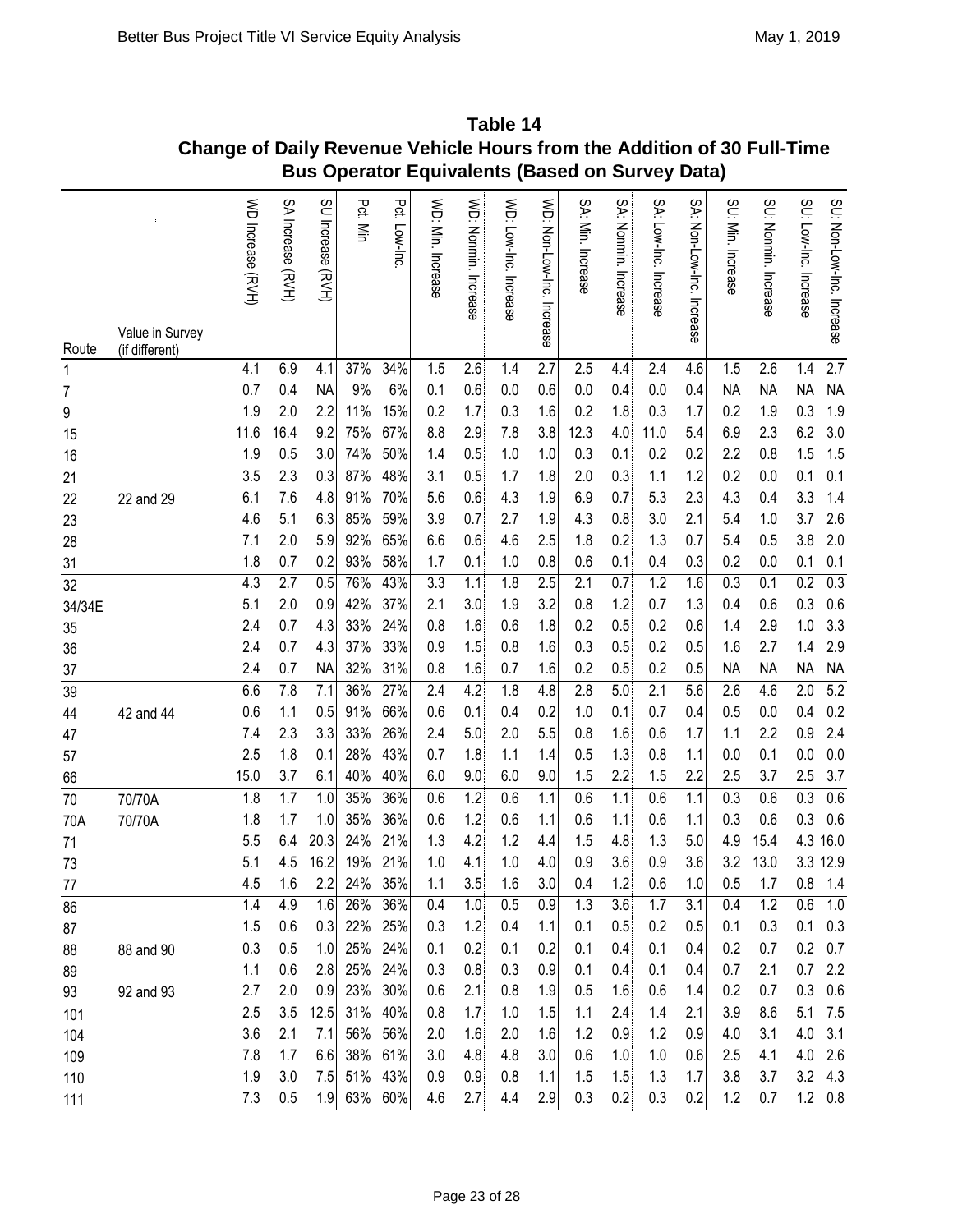| Route           | Value in Survey<br>(if different) | WD Increase (RVH) | λλ<br>Increase (RVH) | SO<br>Increase<br>(RVH) | Pct.<br>Min | Pct.<br>Low-Inc | $\leq$<br>Min.<br>Increase | <b>WD: Nonmin.</b><br>Increase | $\lessgtr$<br>Low-Inc.<br>Increase | WD: Non-Low-Inc. Increase | SA: Min. Increase | SA:<br>Nonmin.<br>Increase | SA:<br>Low-Inc.<br>Increase | SA: Non-Low-Inc.<br>Increase | SU: Min.<br>Increase | SU: Nonmin.<br>Increase | SU.<br>Low-Inc.<br>Increase | SU: Non-Low-Lio. Incease |
|-----------------|-----------------------------------|-------------------|----------------------|-------------------------|-------------|-----------------|----------------------------|--------------------------------|------------------------------------|---------------------------|-------------------|----------------------------|-----------------------------|------------------------------|----------------------|-------------------------|-----------------------------|--------------------------|
| 116             | 114, 116, and 117                 | 5.6               | 4.3                  | 6.7                     | 60%         | 55%             | 3.3                        | 2.2                            | 3.1                                | 2.5                       | 2.6               | 1.7                        | 2.4                         | 1.9                          | 4.0                  | 2.7                     | 3.7                         | 3.0                      |
| 117             | 114, 116, and 117                 | 5.6               | 4.3                  | 6.7                     | 60%         | 55%             | 3.3                        | 2.2                            | 3.1                                | 2.5                       | 2.6               | 1.7                        | 2.4                         | 1.9                          | 4.0                  | 2.7                     | 3.7                         | 3.0                      |
| 220             | 220 and 221                       | 0.5               | 2.0                  | 0.9                     | 28%         | 43%             | 0.2                        | 0.4                            | 0.2                                | 0.3                       | 0.6               | 1.4                        | 0.8                         | 1.1                          | 0.2                  | 0.6                     | 0.4                         | 0.5                      |
| 221             | 220 and 221                       | 0.5               | <b>NA</b>            | <b>NA</b>               | 28%         | 43%             | 0.2                        | 0.4                            | 0.2                                | 0.3                       | <b>NA</b>         | <b>NA</b>                  | <b>NA</b>                   | <b>NA</b>                    | <b>NA</b>            | <b>NA</b>               | <b>NA</b>                   | <b>NA</b>                |
| 222             |                                   | 0.5               | 2.0                  | 0.9                     | 34%         | 40%             | 0.2                        | 0.3                            | 0.2                                | 0.3                       | 0.7               | 1.3                        | 0.8                         | 1.2                          | 0.3                  | 0.6                     | 0.3                         | 0.5                      |
| 441             |                                   | 2.3               | 1.9                  | 2.9                     | 47%         | 68%             | 1.1                        | 1.2                            | 1.6                                | 0.7                       | 0.9               | 1.0                        | 1.3                         | 0.6                          | 1.4                  | 1.5                     | 2.0                         | 0.9                      |
| 442             |                                   | 2.3               | 1.9                  | 2.9                     | 38%         | 54%             | 0.9                        | 1.4                            | 1.3                                | 1.1                       | 0.7               | 1.2                        | 1.1                         | 0.9                          | 1.1                  | 1.8                     | 1.6                         | 1.3                      |
| SL <sub>1</sub> | SL1/SL2 Waterfront                | 3.6               | 0.5                  | 3.0                     | 24%         | 14%             | 0.9                        | 2.7                            | 0.5                                | 3.1                       | 0.1               | 0.4                        | 0.1                         | 0.4                          | 0.7                  | 2.3                     | 0.4                         | 2.6                      |
| SL <sub>2</sub> | SL1/SL2 Waterfront                | 1.6               | 1.3                  | 2.1                     | 24%         | 14%             | 0.4                        | 1.2                            | 0.2                                | 1.4                       | 0.3               | 1.0                        | 0.2                         | 1.2                          | 0.5                  | 1.6                     | 0.3                         | 1.8                      |
| SL <sub>3</sub> | No Data                           | 3.4               | 3.1                  | 4.3                     | <b>NS</b>   | <b>NS</b>       | <b>NS</b>                  | <b>NS</b>                      | <b>NS</b>                          | <b>NS</b>                 | <b>NS</b>         | <b>NS</b>                  | <b>NS</b>                   | <b>NS</b>                    | <b>NS</b>            | <b>NS</b>               | <b>NS</b>                   | <b>NS</b>                |
| SL <sub>4</sub> | SL4/SL5 Washington St.            | 2.3               | 2.2                  | 1.9                     | 61%         | 36%             | 1.4                        | 0.9                            | 0.8                                | 1.5                       | 1.3               | 0.9                        | 0.8                         | 1.4                          | 1.2                  | 0.8                     | 0.7                         | 1.2                      |
| SL <sub>5</sub> | SL4/SL5 Washington St.            | 2.6               | 6.5                  | 4.7                     | 61%         | 36%             | 1.6                        | 1.0                            | 0.9                                | 1.7                       | 3.9               | 2.5                        | 2.3                         | 4.1                          | 2.9                  | 1.9                     | 1.7                         | 3.0                      |
| <b>Total</b>    |                                   |                   |                      |                         |             |                 | 84                         | 85                             | 74                                 | 94                        | 66                | 64                         | 57                          | 72                           | 79                   | 99                      | 72                          | 106                      |
| Weekly          |                                   |                   |                      |                         |             |                 | 418                        | 424                            | 371                                | 471                       | 66                | 64                         | 57                          | 72                           | 79                   | 99                      | 72                          | 106                      |

Notes: NA indicates that there is no scheduled service for the given route-day of the week pair. Route SL3 did not exist at the time of the systemwide survey. Its values are noted with NS (No Survey). Hours added to routes in corridors (such as the 441/442) were evenly split between the routes in the corridor (for example, 50 percent of the 4.6 weekday hours provided to the 441/442 corrdidor were attributed to Route 441).

WD = Weekday. SA = Saturday. SU = Sunday. Pct. = Percent. Min. = Minority. Low-Inc. = Low-Income.

Sources: MBTA revenue vehicle hour spreadsheets as processed by CTPS. 2015-17 MBTA Systemwide Passenger Survey.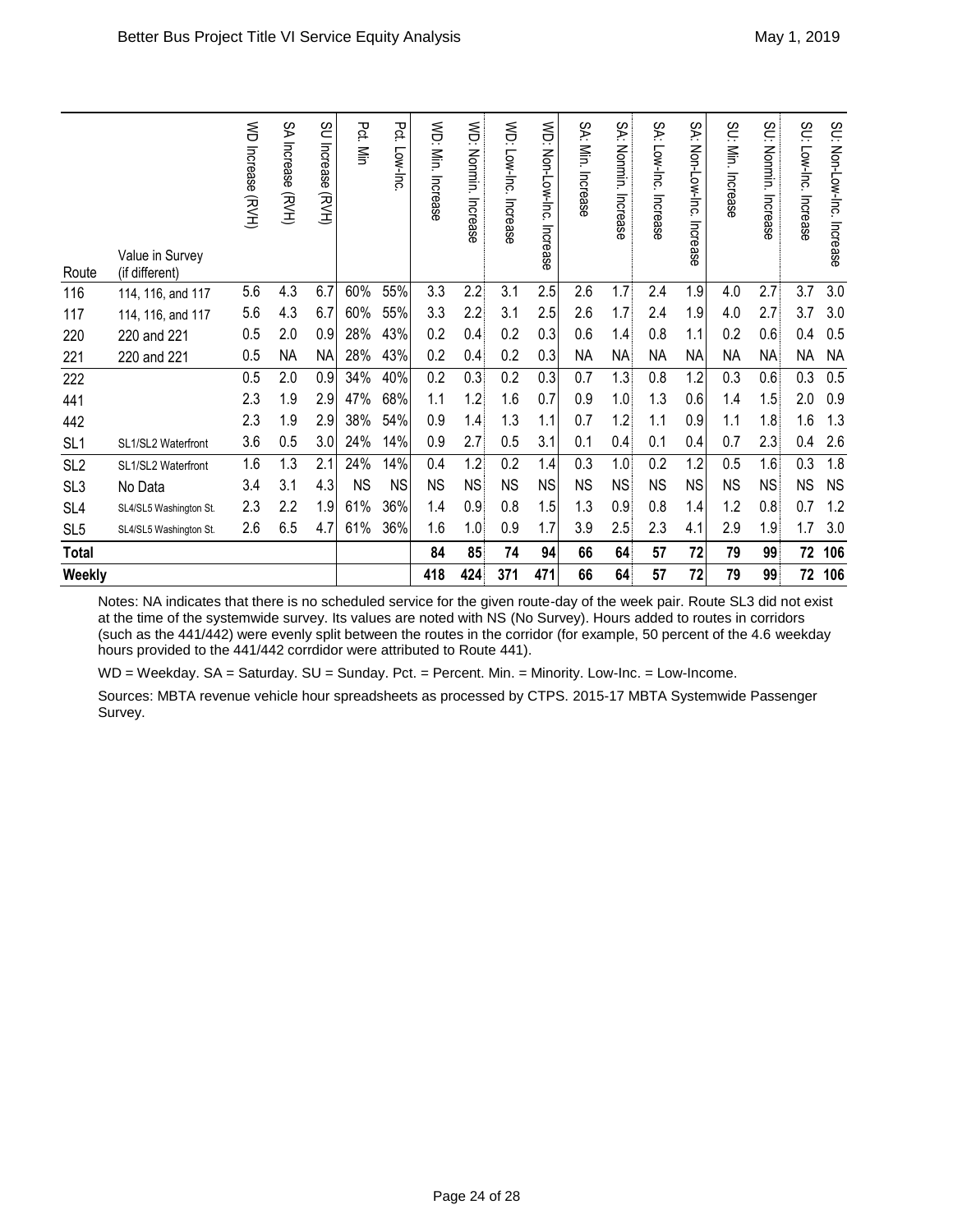| Route | Existing<br>Length | Proposed<br>Length | Change | Existing<br>Pct. Min. | <b>Existing Pct.</b><br>Low-Inc. | Proposed<br>Pct. Min. | Proposed<br>Pct. Low-Inc. | Change in Length<br>Minority | Change in Length<br>Nonminority | Change in Length<br>Low-Income | Change in Length<br>Non-Low-Income |
|-------|--------------------|--------------------|--------|-----------------------|----------------------------------|-----------------------|---------------------------|------------------------------|---------------------------------|--------------------------------|------------------------------------|
| 1     | 9.5                | 9.1                | $-0.4$ | 44%                   | 45%                              | 45%                   | 45%                       | $-0.2$                       | $-0.3$                          | $-0.2$                         | $-0.2$                             |
| 4     | 11.2               | 11.1               | $-0.2$ | 21%                   | 30%                              | 21%                   | 30%                       | 0.0                          | $-0.1$                          | $-0.1$                         | $-0.1$                             |
| 5     | 6.6                | $\pmb{\chi}$       | $-6.6$ | 23%                   | 34%                              | $\sf X$               | Χ                         | $-1.5$                       | $-5.1$                          | $-2.3$                         | $-4.3$                             |
| 9     | 8.5                | 8.0                | $-0.5$ | 27%                   | 31%                              | 27%                   | 31%                       | $-0.1$                       | $-0.4$                          | $-0.1$                         | $-0.3$                             |
| 16    | 16.8               | 16.9               | 0.0    | 74%                   | 55%                              | 74%                   | 55%                       | 0.0                          | 0.0                             | 0.0                            | 0.0                                |
| 35    | 12.7               | 12.4               | $-0.3$ | 37%                   | 31%                              | 38%                   | 31%                       | $-0.1$                       | $-0.2$                          | $-0.1$                         | $-0.2$                             |
| 36    | 10.4               | 10.1               | $-0.3$ | 36%                   | 29%                              | 36%                   | 29%                       | $-0.1$                       | $-0.2$                          | $-0.1$                         | $-0.2$                             |
| 37    | 11.2               | 11.2               | 0.0    | 35%                   | 28%                              | 35%                   | 28%                       | 0.0                          | 0.0                             | 0.0                            | $0.0\,$                            |
| 44    | 8.1                | 7.7                | $-0.4$ | 80%                   | 66%                              | 80%                   | 66%                       | $-0.3$                       | $-0.1$                          | $-0.2$                         | $-0.1$                             |
| 52    | 29.3               | 20.6               | $-8.7$ | 21%                   | 22%                              | 20%                   | 22%                       | $-2.0$                       | $-6.7$                          | $-1.9$                         | $-6.8$                             |
| 59    | 21.4               | 21.5               | 0.0    | 20%                   | 20%                              | 20%                   | 20%                       | 0.0                          | 0.0                             | 0.0                            | 0.0                                |
| 60    | 13.2               | 11.4               | $-1.8$ | 34%                   | 41%                              | 34%                   | 42%                       | $-0.6$                       | $-1.3$                          | $-0.7$                         | $-1.1$                             |
| 64    | 13.4               | 11.4               | $-2.0$ | 41%                   | 39%                              | 42%                   | 40%                       | $-0.7$                       | $-1.2$                          | $-0.6$                         | $-1.4$                             |
| 70    | 22.0               | 21.9               | $-0.1$ | 35%                   | 33%                              | 35%                   | 33%                       | 0.0                          | $-0.1$                          | 0.0                            | $-0.1$                             |
| 72    | 5.1                | 5.1                | 0.0    | 29%                   | 29%                              | 29%                   | 29%                       | 0.0                          | 0.0                             | 0.0                            | 0.0                                |
| 74    | 9.0                | 7.8                | $-1.2$ | 29%                   | 25%                              | 29%                   | 26%                       | $-0.3$                       | $-0.9$                          | $-0.3$                         | $-0.9$                             |
| 75    | 9.6                | 8.8                | $-0.8$ | 28%                   | 26%                              | 26%                   | 26%                       | $-0.3$                       | $-0.4$                          | $-0.2$                         | $-0.5$                             |
| 90    | 11.5               | 8.8                | $-2.6$ | 31%                   | 30%                              | 31%                   | 30%                       | $-0.9$                       | $-1.7$                          | $-0.8$                         | $-1.8$                             |
| 92    | 7.9                | 5.9                | $-2.0$ | 23%                   | 32%                              | 20%                   | 31%                       | $-0.6$                       | $-1.4$                          | $-0.7$                         | $-1.3$                             |
| 95    | 13.4               | 16.0               | 2.7    | 31%                   | 34%                              | 30%                   | 33%                       | 0.6                          | 2.0                             | 0.8                            | 1.9                                |
| 106   | 17.5               | 12.0               | $-5.5$ | 40%                   | 36%                              | 47%                   | 40%                       | $-1.4$                       | $-4.1$                          | $-1.6$                         | $-3.9$                             |
| 111   | 13.7               | 11.4               | $-2.3$ | 48%                   | 40%                              | 50%                   | 40%                       | $-0.9$                       | $-1.4$                          | $-1.0$                         | $-1.3$                             |
| 120   | 9.1                | 9.0                | $-0.1$ | 64%                   | 45%                              | 63%                   | 45%                       | $-0.1$                       | 0.0                             | $-0.1$                         | 0.0                                |
| 134   | 27.4               | 25.6               | $-1.8$ | 22%                   | 29%                              | 22%                   | 29%                       | $-0.5$                       | $-1.3$                          | $-0.6$                         | $-1.2$                             |
| 220   | 19.1               | 17.8               | $-1.3$ | 22%                   | 39%                              | 22%                   | 39%                       | $-0.3$                       | $-1.0$                          | $-0.5$                         | $-0.8$                             |
| 222   | 19.2               | 15.8               | $-3.3$ | 21%                   | 39%                              | 22%                   | 40%                       | $-0.6$                       | $-2.8$                          | $-1.2$                         | $-2.1$                             |
| 225   | 19.9               | 12.0               | $-7.9$ | 24%                   | 37%                              | 28%                   | 38%                       | $-1.5$                       | $-6.4$                          | $-2.7$                         | $-5.1$                             |
| 226   | <b>NS</b>          | 12.90              | 12.90  | <b>NS</b>             | <b>NS</b>                        | 14%                   | 31%                       | 1.8                          | 11.1                            | 4.0                            | 8.9                                |

**Table 15 Change of Route Miles (Weekday)**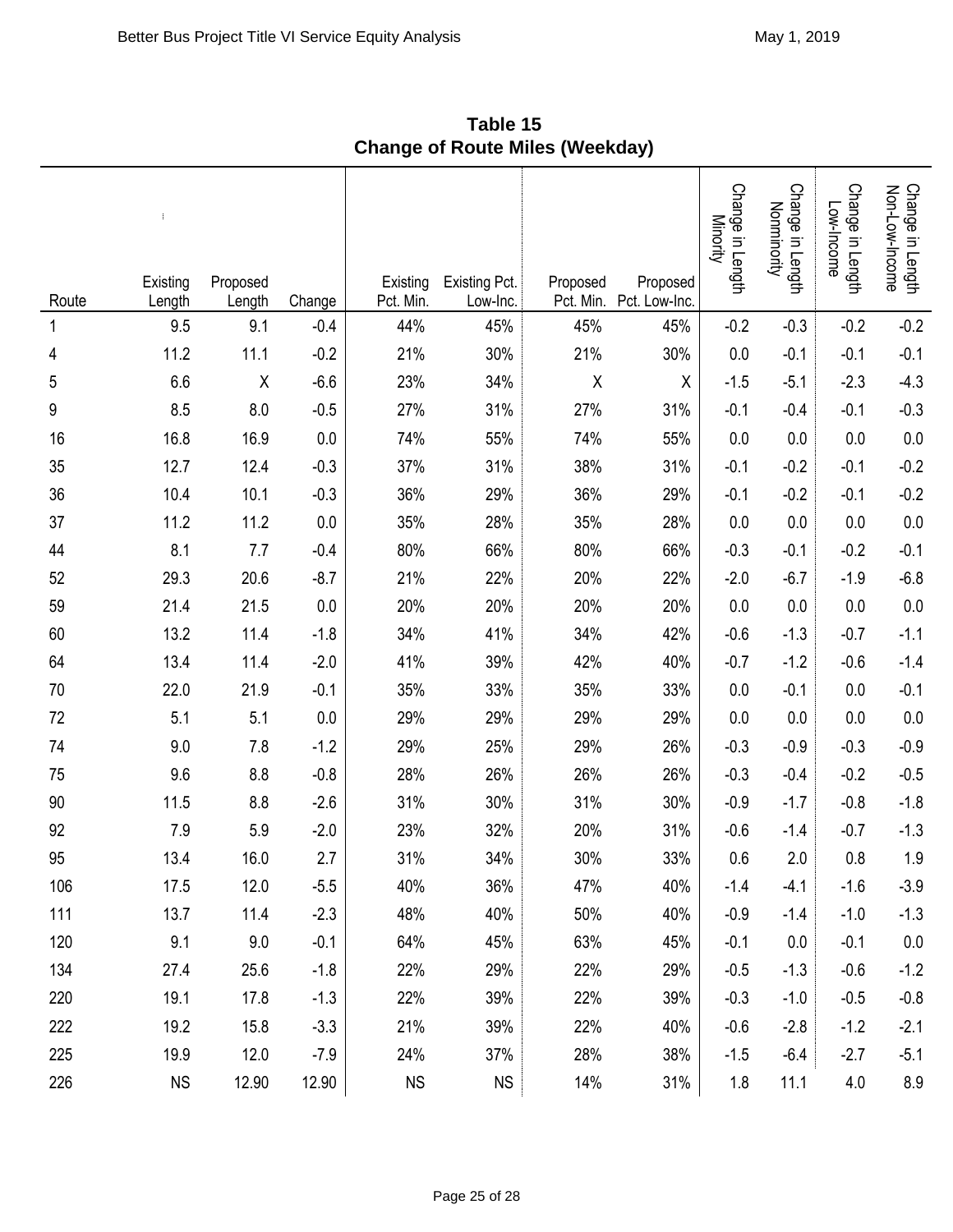| Route               | Existing<br>Length | Proposed<br>Length | Change  | Existing<br>Pct. Min. | <b>Existing Pct.</b><br>Low-Inc. | Proposed<br>Pct. Min. | Proposed<br>Pct. Low-Inc. | Change in Length<br>Minority | Change in Length<br>Nonminority | Change in Length<br>Low-Income | Change in Length<br>Non-Low-Income |
|---------------------|--------------------|--------------------|---------|-----------------------|----------------------------------|-----------------------|---------------------------|------------------------------|---------------------------------|--------------------------------|------------------------------------|
| 350                 | 29.4               | 29.5               | 0.1     | 23%                   | 27%                              | 23%                   | 27%                       | 0.0                          | 0.1                             | $0.0\,$                        | 0.1                                |
| 411                 | 21.3               | 21.3               | $0.0\,$ | 42%                   | 42%                              | 42%                   | 42%                       | 0.0                          | $0.0\,$                         | $0.0\,$                        | $0.0\,$                            |
| 424                 | 20.4               | 16.1               | $-4.3$  | 53%                   | 43%                              | 54%                   | 46%                       | $-2.0$                       | $-2.3$                          | $-1.4$                         | $-2.9$                             |
| 428                 | 31.0               | 27.3               | $-3.7$  | 38%                   | 37%                              | 38%                   | 37%                       | $-1.2$                       | $-2.5$                          | $-1.2$                         | $-2.4$                             |
| 435                 | 34.4               | 29.9               | $-4.6$  | 40%                   | 46%                              | 39%                   | 46%                       | $-2.2$                       | $-2.3$                          | $-1.8$                         | $-2.8$                             |
| 441                 | 27.8               | 27.8               | 0.0     | 42%                   | 47%                              | 42%                   | 47%                       | 0.0                          | 0.0                             | 0.0                            | 0.0                                |
| 442                 | 26.8               | 26.9               | 0.1     | 43%                   | 47%                              | 43%                   | 47%                       | 0.0                          | 0.0                             | 0.0                            | $0.0\,$                            |
| 448                 | 41.8               | Χ                  | $-41.8$ | 39%                   | 42%                              | $\sf X$               | Χ                         | $-16.2$                      | $-25.7$                         | $-17.4$                        | $-24.5$                            |
| 449                 | 40.9               | Χ                  | $-40.9$ | 39%                   | 41%                              | $\pmb{\chi}$          | Χ                         | $-16.1$                      | $-24.9$                         | $-16.9$                        | $-24.0$                            |
| 455                 | 27.1               | 27.1               | 0.1     | 48%                   | 49%                              | 48%                   | 49%                       | $0.0\,$                      | 0.0                             | $0.0\,$                        | $0.0\,$                            |
| 459                 | 41.8               | $\sf X$            | $-41.8$ | 48%                   | 46%                              | $\sf X$               | Χ                         | $-20.3$                      | $-21.5$                         | $-19.2$                        | $-22.6$                            |
| 34/34E              | 42.2               | 30.1               | $-12.1$ | 33%                   | 32%                              | 36%                   | 33%                       | $-3.5$                       | $-8.7$                          | $-3.6$                         | $-8.5$                             |
| 70A                 | 31.0               | 10.4               | $-20.6$ | 33%                   | 31%                              | 32%                   | 30%                       | $-7.0$                       | $-13.6$                         | $-6.3$                         | $-14.3$                            |
| CT1                 | 6.81               | Χ                  | $-6.8$  | 43%                   | 46%                              | X                     | X                         | $-2.9$                       | $-3.9$                          | $-3.1$                         | $-3.7$                             |
| SL2 (742)           | 4.8                | 4.5                | $-0.3$  | 30%                   | 30%                              | 30%                   | 30%                       | $-0.1$                       | $-0.2$                          | $-0.1$                         | $-0.2$                             |
| <b>Daily Total</b>  |                    |                    |         |                       |                                  |                       |                           | $-81.9$                      | $-129.4$                        | $-82.1$                        | $-129.1$                           |
| <b>Weekly Total</b> |                    |                    |         |                       |                                  |                       |                           | $-409.3$                     | $-646.9$                        | $-410.6$                       | $-645.6$                           |

Pct. = Percent. Min. = Minority. Low-Inc. = Low-Income. NS = New Service. X = Eliminated Service.

Sources: MBTA shapefiles as processed by CTPS. 2010-14 American Community Survey five-year estimates. 2010 US Census.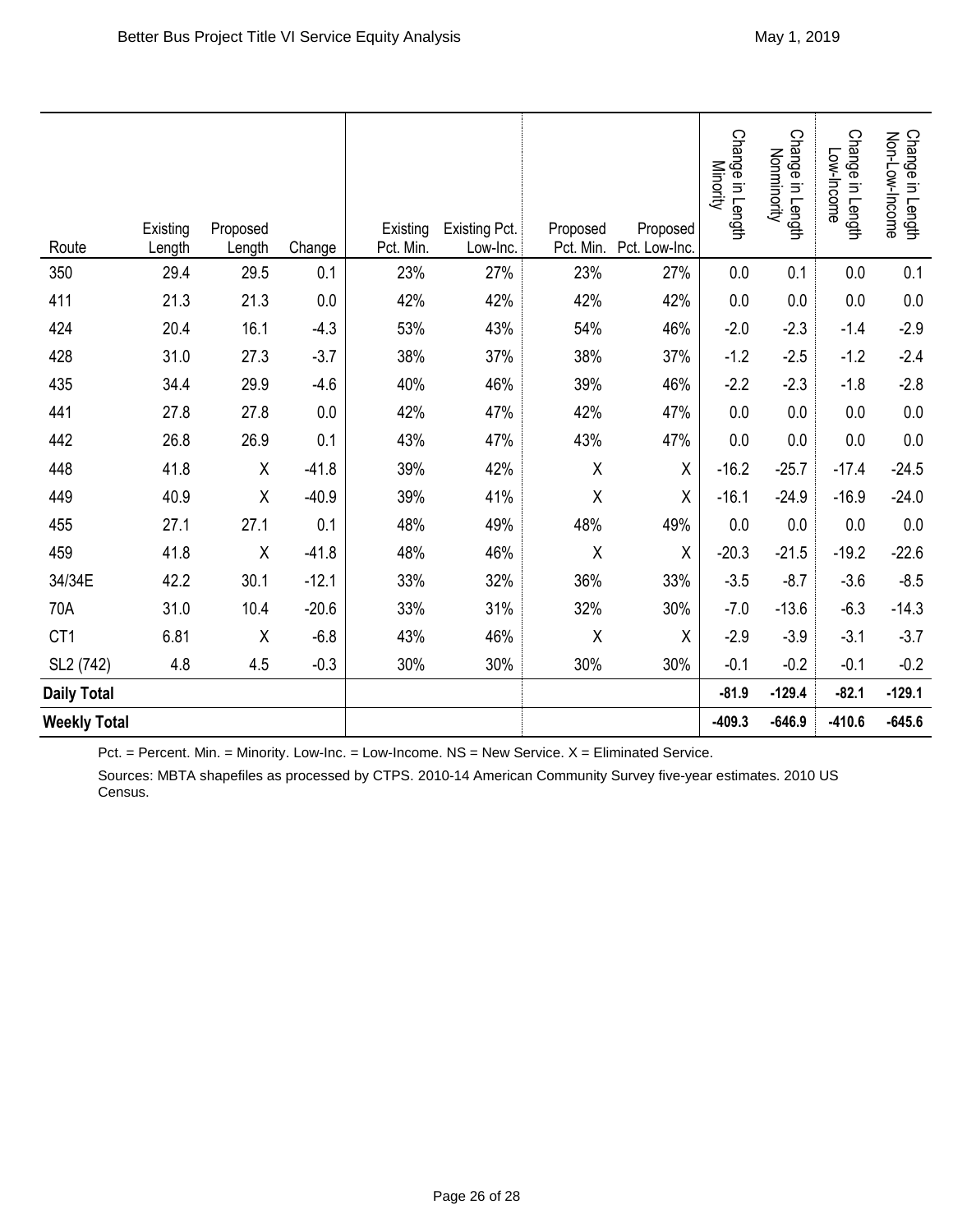|                       | Existing      | Proposed      | Change  | Existing<br>Pct. Min. | <b>Existing Pct.</b><br>Low Inc. | Proposed<br>Pct. Min. | ,,<br>Proposed<br>Pct. Low-Inc. | Change in Length<br>Minority | Change in Length<br>Nonminority | Change in Length<br>Low-Income | Change in Length<br>Non-Low-Income |
|-----------------------|---------------|---------------|---------|-----------------------|----------------------------------|-----------------------|---------------------------------|------------------------------|---------------------------------|--------------------------------|------------------------------------|
| Route<br>1            | Length<br>9.5 | Length<br>9.1 | $-0.4$  | 44%                   | 45%                              | 45%                   | 45%                             | $-0.2$                       | $-0.3$                          | $-0.2$                         | $-0.2$                             |
| 5                     | 6.6           | Χ             | $-6.6$  | 23%                   | 34%                              | Χ                     | Χ                               | $-1.5$                       | $-5.1$                          | $-2.3$                         | $-4.3$                             |
| 9                     | 8.5           | 8.0           | $-0.5$  | 27%                   | 31%                              | 27%                   | 31%                             | $-0.1$                       | $-0.4$                          | $-0.1$                         | $-0.3$                             |
| 16                    | 11.4          | 11.4          | 0.0     | 78%                   | 53%                              | 78%                   | 53%                             | 0.0                          | 0.0                             | 0.0                            | 0.0                                |
| 35                    | 12.7          | 12.4          | $-0.3$  | 37%                   | 31%                              | 38%                   | 31%                             | $-0.1$                       | $-0.2$                          | $-0.1$                         | $-0.2$                             |
| 36                    | 9.2           | 8.7           | $-0.5$  | 36%                   | 29%                              | 36%                   | 29%                             | $-0.1$                       | $-0.4$                          | $-0.1$                         | $-0.4$                             |
| 44                    | 8.1           | 7.7           | $-0.4$  | 80%                   | 66%                              | 80%                   | 66%                             | $-0.3$                       | $-0.1$                          | $-0.2$                         | $-0.1$                             |
| 59                    | 18.3          | 21.5          | 3.1     | 19%                   | 20%                              | 20%                   | 20%                             | 0.7                          | 2.4                             | 0.7                            | 2.5                                |
| 60                    | 12.0          | 11.4          | $-0.6$  | 34%                   | 42%                              | 34%                   | 42%                             | $-0.2$                       | $-0.4$                          | $-0.2$                         | $-0.3$                             |
| 64                    | 10.7          | 9.9           | $-0.8$  | 40%                   | 40%                              | 40%                   | 40%                             | $-0.3$                       | $-0.5$                          | $-0.3$                         | $-0.4$                             |
| 70                    | 22.0          | 20.0          | $-1.9$  | 35%                   | 33%                              | 35%                   | 33%                             | $-0.7$                       | $-1.3$                          | $-0.6$                         | $-1.3$                             |
| 74                    | 9.0           | 7.8           | $-1.2$  | 29%                   | 25%                              | 29%                   | 26%                             | $-0.3$                       | $-0.9$                          | $-0.3$                         | $-0.9$                             |
| 75                    | 9.6           | 8.8           | $-0.8$  | 28%                   | 26%                              | 26%                   | 26%                             | $-0.3$                       | $-0.4$                          | $-0.2$                         | $-0.5$                             |
| 90                    | 11.5          | 8.8           | $-2.6$  | 31%                   | 30%                              | 31%                   | 30%                             | $-0.9$                       | $-1.8$                          | $-0.8$                         | $-1.8$                             |
| 92                    | 7.9           | 5.9           | $-2.0$  | 23%                   | 32%                              | 20%                   | 31%                             | $-0.6$                       | $-1.4$                          | $-0.7$                         | $-1.3$                             |
| 95                    | 11.1          | 13.6          | 2.6     | 32%                   | 35%                              | 31%                   | 33%                             | 0.6                          | 2.0                             | 0.7                            | 1.9                                |
| 120                   | 9.1           | 9.0           | $-0.1$  | 64%                   | 45%                              | 63%                   | 45%                             | $-0.1$                       | 0.0                             | $-0.1$                         | 0.0                                |
| 201                   | 11.2          | 6.6           | $-4.6$  | 53%                   | 36%                              | 57%                   | 37%                             | $-2.2$                       | $-2.4$                          | $-1.6$                         | $-3.0$                             |
| 202                   | 12.2          | 6.4           | $-5.8$  | 53%                   | 37%                              | 60%                   | 38%                             | $-2.7$                       | $-3.1$                          | $-2.1$                         | $-3.8$                             |
| 220                   | 17.8          | 15.1          | $-2.7$  | 22%                   | 39%                              | 22%                   | 39%                             | $-0.5$                       | $-2.2$                          | $-1.0$                         | $-1.7$                             |
| 225                   | 19.9          | 12.0          | $-7.9$  | 24%                   | 37%                              | 28%                   | 38%                             | $-1.5$                       | $-6.4$                          | $-2.7$                         | $-5.1$                             |
| 226                   | <b>NS</b>     | 12.9          | 12.9    | <b>NS</b>             | <b>NS</b>                        | 14%                   | 31%                             | 1.8                          | 11.1                            | 4.0                            | 8.9                                |
| 350                   | 29.4          | 29.5          | 0.1     | 23%                   | 27%                              | 23%                   | 27%                             | 0.0                          | 0.1                             | 0.0                            | 0.1                                |
| 34/34E                | 30.6          | 30.1          | $-0.6$  | 36%                   | 33%                              | 36%                   | 33%                             | $-0.3$                       | $-0.3$                          | $-0.3$                         | $-0.3$                             |
| 70A                   | 31.0          | 10.4          | $-20.6$ | 33%                   | 31%                              | 32%                   | 30%                             | $-7.0$                       | $-13.6$                         | $-6.3$                         | $-14.3$                            |
| SL <sub>2</sub> (742) | 4.8           | 4.5           | $-0.3$  | 30%                   | 30%                              | 30%                   | 30%                             | $-0.1$                       | $-0.2$                          | $-0.1$                         | $-0.2$                             |
| <b>Daily Total</b>    |               |               |         |                       |                                  |                       |                                 | $-16.8$                      | $-25.6$                         | $-14.9$                        | $-27.5$                            |

**Table 16 Change of Route Miles (Saturday)**

Pct. = Percent. Min. = Minority. Low-Inc. = Low-Income. NS = New Service. X = Eliminated Service.

Sources: MBTA shapefiles as processed by CTPS. 2010-14 American Community Survey five-year estimates. 2010 US Census.